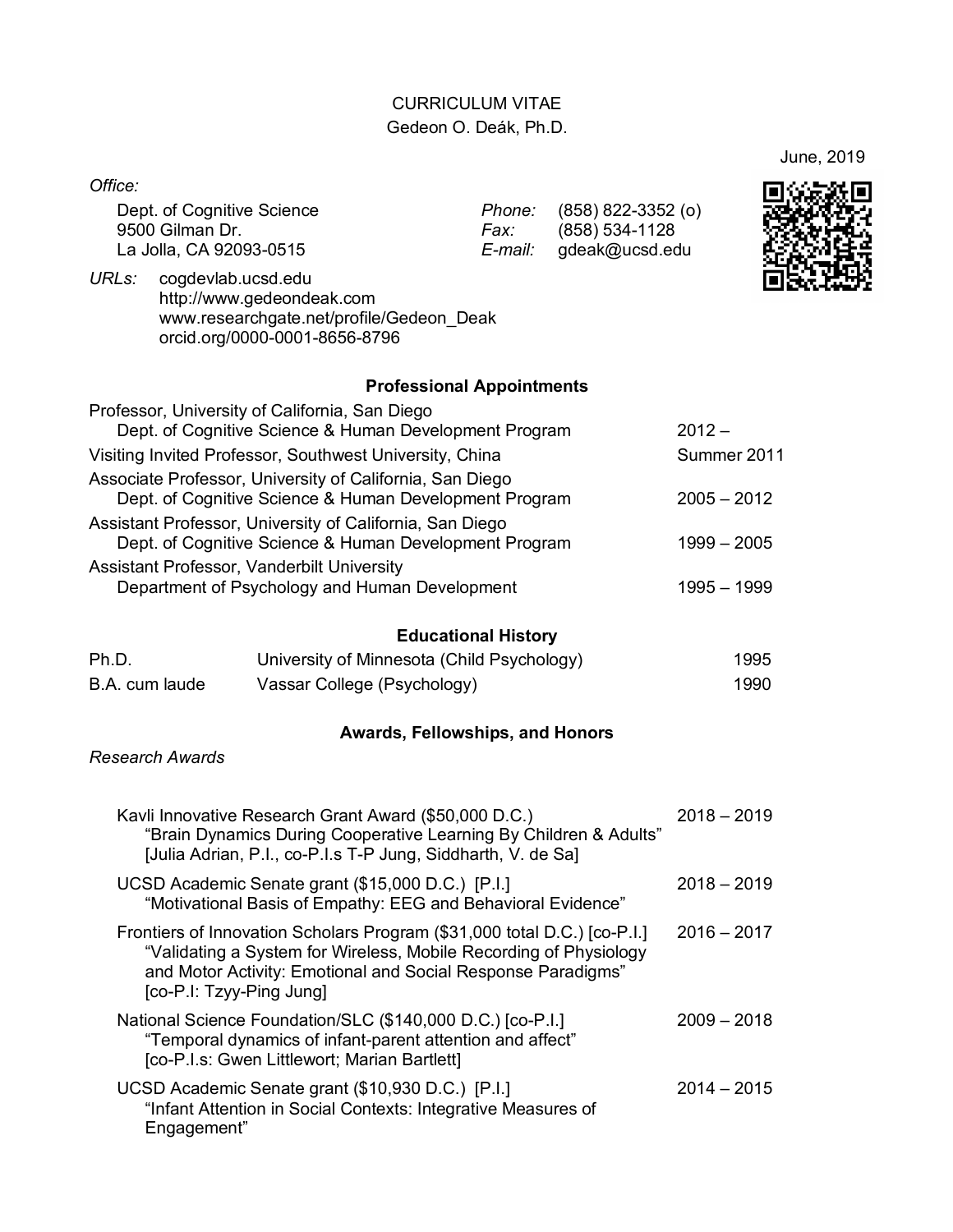| Kavli Foundation for Mind and Brain (\$30,000 D.C.) [Returned]<br>"Left to Its Own Devices: Is Left Hemispheric Specialization for<br>Speech Special?"<br>[Carson Dance, P.I.; co-investigator: Sarah Creel]                                                                  | $2013 - 2014$ |
|-------------------------------------------------------------------------------------------------------------------------------------------------------------------------------------------------------------------------------------------------------------------------------|---------------|
| UCSD Academic Senate grant (\$12,000 D.C.) [P.I.]<br>"Behavioral and Electrophysiological Correlates of Toddler's<br>Language Skills"                                                                                                                                         | $2013 - 2014$ |
| National Science Foundation (DLS) (\$146,387 D.C.) [P.I.]<br>"Synchrony of EEG and Action in Real-Time Toddler-Parent Social<br>Interaction"<br>[co-investigator: Scott Makeig]                                                                                               | $2012 - 2015$ |
| National Institutes of Health NICHHD (\$148,053 D.C. to UCSD)<br>"The Path to Language and Literacy: A Cross-Linguistic Longitudinal<br>Approach"                                                                                                                             | $2011 - 2013$ |
| [Margaret Friend, P.I; co-investigators: D. Poulin-Dubois; P. Zesiger]                                                                                                                                                                                                        |               |
| UCSD Academic Senate grant (\$23,494 D.C.) [P.I.]<br>"Toddlers' Physiology, Emotion, and Motion During Social Interactions"                                                                                                                                                   | $2011 - 2012$ |
| UCSD Academic Senate grant (\$9,948 D.C.) [P.I.]<br>"Children's Cognitive Control and its Relation to Understanding<br>Sentences and Stories"                                                                                                                                 | $2010 - 2011$ |
| National Science Foundation/SLC (\$45,000 D.C.) [co-P.I.]<br>"The Toddlers' Rapid Auditory Processing (TRAP) test"<br>[co-P.Is: April Benasich; Paula Tallal]                                                                                                                 | $2009 - 2013$ |
| National Science Foundation (HSD) (\$750,000) [P.I.]<br>"From social routines to early language: Tracking neural,<br>cognitive, and family influences from infancy into preschool"<br>[co-investigators: Sarah Creel, Scott Makeig, Howard Poizner]                           | $2008 - 2011$ |
| National Science Foundation/SLC (\$28,300 D.C.) [co-P.I.]<br>Temporal Dynamics Learning Center Award [P.I: Gary Cottrell]<br>"Just-in-time parenting: Longitudinal Effects of Caregivers"<br>Sensitivity To Infant Affect and Attention"<br>[co-P.I: Marian Stewart Bartlett] | $2008 - 2009$ |
| National Science Foundation/SLC (\$8,200 D.C.) [co-P.I.]<br>Temporal Dynamics Learning Center Award [P.I: Gary Cottrell]<br>"Rapid Auditory Processing in toddlers: Piloting a new behavioral test"<br>[co-P.Is: April Benasich; Paula Tallal]                                | $2008 - 2009$ |
| UCSD Academic Senate Bridge Funding (\$21,956 D.C.) [P.I.]<br>"Longitudinal Study of the Transition<br>From Infant Attention-Sharing to Early Language"                                                                                                                       | $2008 - 2009$ |
| National Science Foundation (SLC) (\$149,948 total) [co-P.I.]<br>"From attention-training to language learning:<br>Brain and behavioral measures"<br>[co-investigator: April Benasich]                                                                                        | $2008 - 2009$ |
| National Science Foundation/SLC (\$20,000 D.C.) [co-P.I.]<br>Temporal Dynamics Learning Center Award [P.I: Gary Cottrell]<br>"Practice and testing effects on children's word and fact learning"<br>[co-P.I: Hal Pashler; co-investigator: Mike Mozer]                        | $2007 - 2008$ |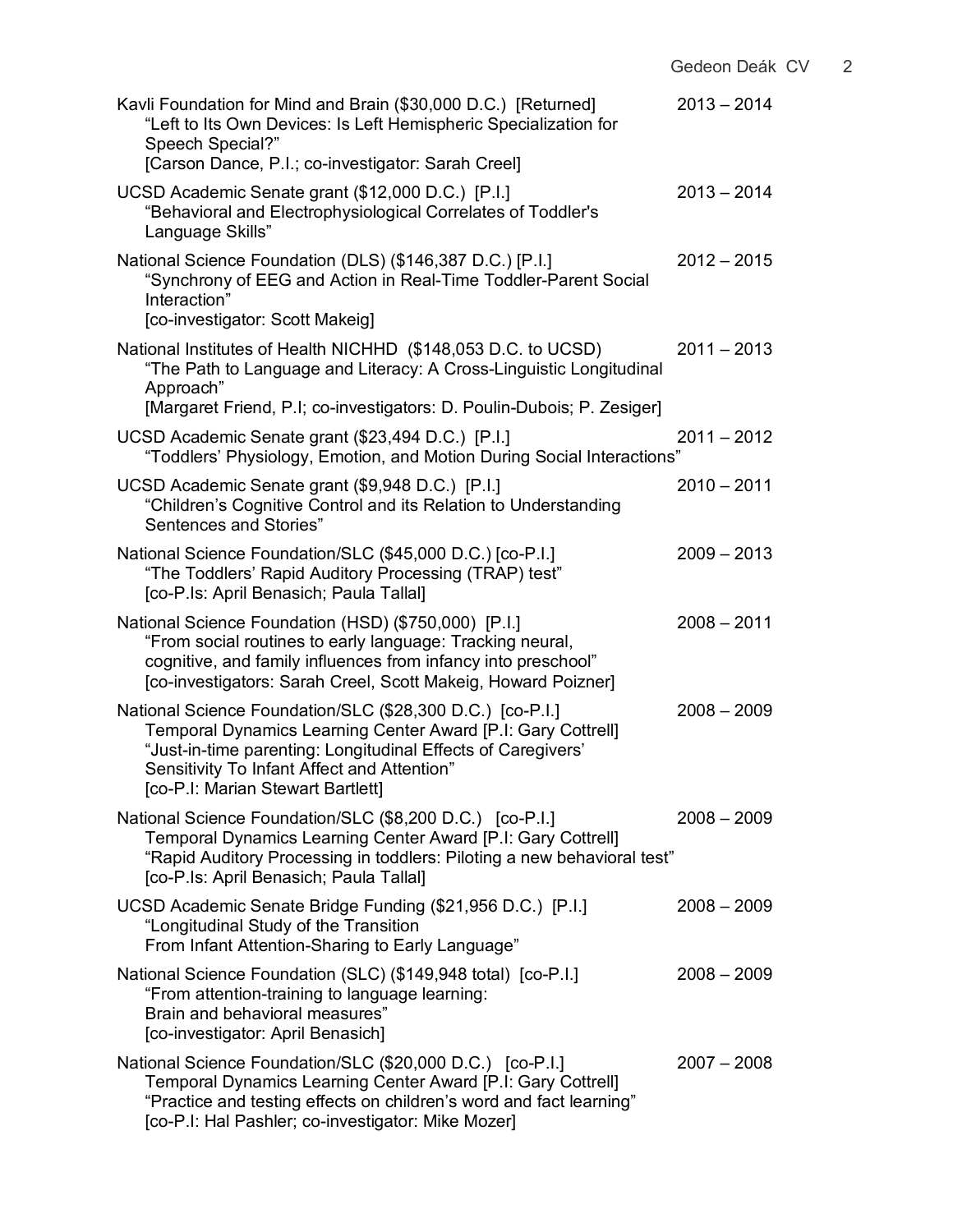| Kavli Institute for Mind and Brain (\$32,220 D.C.) [co-P.I.]<br>"Developing adaptive minds: Neural and behavioral dynamics of<br>cognitive flexibility in childhood"<br>[co-P.Is: Nicholas Cepeda & Rita Ceponiene; co-investigators: Alan<br>Lincoln, & Jeanne Townsend] | $2006 - 2009$ |
|---------------------------------------------------------------------------------------------------------------------------------------------------------------------------------------------------------------------------------------------------------------------------|---------------|
| National Science Foundation (HSD) (\$749,747 total)<br>[P.I.]<br>"The emergence of social attention-sharing infancy:<br>Behavioral and computational tests of a new theory"<br>[co-investigators: Jochen Triesch & Kang Lee]                                              | $2005 - 2008$ |
| UCSD Academic Senate grant (\$18,010 D.C.) [P.I.]<br>"How human infants learn social interaction skills"                                                                                                                                                                  | 2005          |
| NAAR [National Alliance for Autism Research] (\$120,000 D.C.)<br>"The MESA project: Modeling the Emergence of Shared Attention"<br>[P.I: Jochen Triesch; co-investigator: Javier Movellan]                                                                                | $2003 - 2005$ |
| M.I.N.D. Institute (\$112,000 D.C.) [P.I.]<br>"Neural models of the development & dysfunction of shared attention:<br>Testing parameters of social learning that underlie autistic behavior"<br>[co-investigators: Jochen Triesch & Javier Movellan]                      | $2002 - 2003$ |
| National Science Foundation (\$198,035 total) [P.I.]<br>"The growth of flexible problem solving:<br>Learning to adapt to changing verbal and non-verbal tasks"                                                                                                            | $2001 - 2003$ |
| Hellman Fellowship (\$6,800 D.C.) [P.I.]<br>"Cognitive flexibility in preschool children"                                                                                                                                                                                 | $2001 - 2002$ |
| University of California Academic Senate (\$4,480) [P.I.]<br>"Input factors and acquisition of semantically related words"                                                                                                                                                | $2000 - 2001$ |
| Nicholas Hobbs Society (\$15,080) [co-P.I.]<br>"Forms of gaze & verbalization that elicit & direct infant attention"<br>[co-P.I: Tedra Walden; co-investigator Kate Short-Meyerson]                                                                                       | 1998 - 1999   |
| Vanderbilt University Research Council (\$2,970) [P.I.]<br>"How flexible problem-solving develops"                                                                                                                                                                        | $1998 - 1999$ |
| Spencer Foundation (\$40,000) [P.I.]<br>"How children learn systems of words: Understanding and<br>facilitating the acquisition of semantic relations"                                                                                                                    | $1997 - 1999$ |
| Vanderbilt University Research Council (\$8,200) [P.I.]<br>"The development of inductive inference: Detection of<br>indeterminacy & property generalization across ontological kinds"                                                                                     | 1997 - 1998   |
| Vanderbilt University Research Council (\$5,700) [P.I.]<br>"Processes of inductive inference in young children"                                                                                                                                                           | 1996 - 1997   |
| <b>Conference Grants</b>                                                                                                                                                                                                                                                  |               |
| National Science Foundation (\$33,900) [co-investigator]<br>"Learning to Attend, Attending to Learn: Neurological, Behavioral<br>and Computational Perspectives"<br>[Rachel Wu, P.I.]                                                                                     | 2013          |
| <b>Training and Center Grants</b>                                                                                                                                                                                                                                         |               |
| NSF Science of Learning Center [co-investigator]                                                                                                                                                                                                                          | $2011 - 2015$ |

"Temporal Dynamics of Learning Center" (\$18.8M)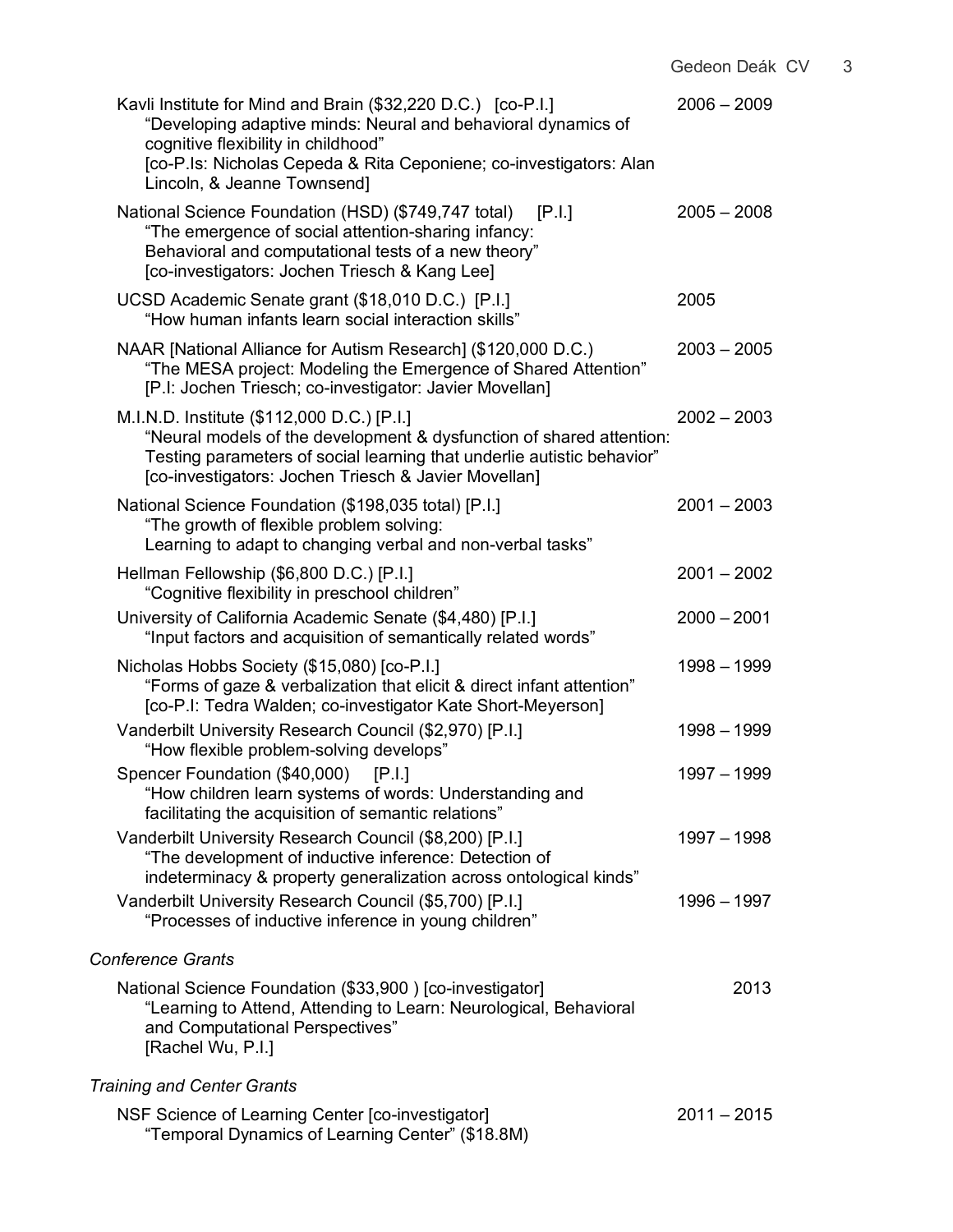[Gary Cottrell and Andrea Chiba, co-directors]

| NSF Science of Learning Center [affiliate]<br>"Temporal Dynamics of Learning Center" (\$5M)<br>[Gary Cottrell and Andrea Chiba, co-directors]                                              | $2006 - 2010$ |
|--------------------------------------------------------------------------------------------------------------------------------------------------------------------------------------------|---------------|
| National Science Foundation REU Supplement (\$6,000) [P.I.]<br>"Emergence of social attention-sharing infancy: Quasi-naturalistic<br>infant-parent behaviors in two kinds of interactions" | $2006 - 2007$ |
| National Institutes of Health (NIDCD T3 DC007361-01) [affiliate]<br>"Neurocognitive approaches to communication disorders"<br>[Donna Thal, SDSU, PI]                                       | $2005 - 2010$ |
| National Science Foundation IGERT Program [affiliate]<br>"Vision and learning in humans and machines"<br>[G. Cottrell, G. Boynton, V. de Sa, K. Dobkins & D. Kriegman, co-PIs]             | $2003 - 2009$ |
|                                                                                                                                                                                            |               |

### *Fellowships and Honors*

| Fellow, Association for Psychological Science         | $2013 -$      |
|-------------------------------------------------------|---------------|
| <b>Hellman Fellow</b>                                 | $2001 - 2002$ |
| Nicholas Hobbs Society                                | 1998 - 1999   |
| National Academy of Education Post-doctoral Fellow    | 1997 - 1999   |
| Doctoral Dissertation Fellowship, U of MN             | $1994 - 1995$ |
| Eva O. Miller Doctoral Fellowship, U of MN (declined) | 1994 – 1995   |
| APA Dissertation Research Award                       | 1994          |
| APS Student Research Competition winner               | 1994          |
| <b>NICHD Graduate Training Fellowship</b>             | $1991 - 1994$ |
| U of MN Graduate School fellowship                    | 1990 - 1991   |
|                                                       |               |

## **Research Interests**

Categorization and inductive generalization in preschool and school-aged children Complex transactional-sequential models of infant-adult dyadic action and interaction Development of flexible categorization and problem-solving Dynamic semantic and pragmatic processing in children's ongoing discourse comprehension EEG and motion dynamics during infant-parent social interactions Embodied models of social learning & infant behavioral development Joint attention and infants-caregiver communication; ontogeny of social cognition Logical competence and metacognition in preschool children Physiological & behavioral dynamics of arousal, affect, and attention in infant social interactions Word learning and naming by preschool and school-aged children

## **Publications**

# *Submitted or In Revision*

Chang, L., & Deák, G.O. (re-submitted). *Distributional features derived from adjacent and nonadjacent word statistics predict age of acquisition of English words*.

de Barbaro, K., Chiba, A., Zavala, C., Khandrika, S., Overton, J.A., & Deák, G.O. (in revision). *Stability of infant cortisol and α-amylase from 6 to 12 months.*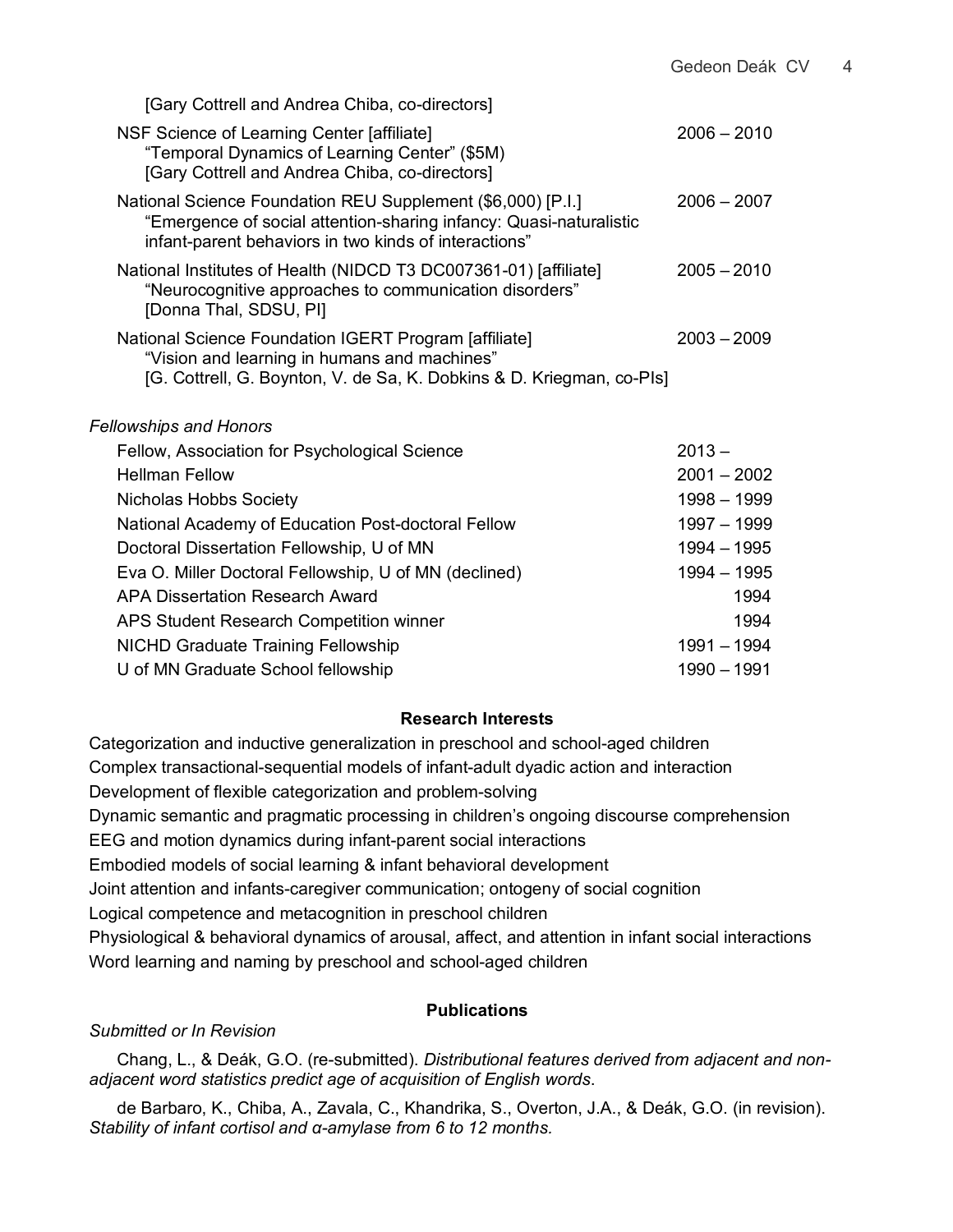Holt, A.E., & Deák, G.O. (in revision). *Which executive functions predict the development of children's task-switching efficiency?*

Holt, A., & Deák, G. (in revision). *Resolution of ambiguous pronouns by children: Age differences in use of pronoun features, and relation to cognitive flexibility.*

#### *Published or In Press*

Guan, Y., Deák, G.O., Huangfu, B., & Xu, Z. (in press). Perspective-taking and gift-giving in Chinese preschool children*. Social Development.*

Adrian, J.A., Siddharth, Baquar, S., Jung, T.-P., & Deák, G. (2019). Decision-making in a social multi-armed bandit task: Behavior, electrophysiology and pupillometry. *Proceedings of the Conference of the Cognitive Science Society.* [PsyarXiv preprint:1905.07474.]

Chang, L., & Deák, G.O. (2019). Maternal discourse continuity and infants' actions organize 12 month-olds' language exposure during object play. *Developmental Science:* e12770 doi: 10.1111/desc.12770

Legare, C., Dale, M.T., Kim, S.Y., & Deák, G.O. (2018). Cultural variation in cognitive flexibility reveals diversity in the development of executive functions. *Nature Scientific Reports, 8,* 16326. www.nature.com/articles/s41598-018-34756-2.pdf [Pre-print: PsyArXiv: 10.17605/OSF.IO/FW5TU]

Liao, Y., Sun, Y., Hong, L., Deák, G.O., & Feng, W.F. (2018). Intensity of concern about an action's side-effect mediates attributions of actor's intentions. *Frontiers in Psychology: Personality and Social Psychology, 9*, 1329*.* doi: 10.3389/fpsyg.2018.01329

Yin, S., Deák, G.O., & Chen, A. (2018). Co-activation of cognitive control networks during task switching. *Neuropsychology.* 10.1037/neu0000406

Deák, G.O., Krasno, A., Jasso, H., & Triesch, J. (2017). What leads to shared attention? Action and gaze sequences in naturalistic infant-caregiver interactions. *Infancy.* doi: 10.1111/infa.12204

Chang, L., de Barbaro, K., & Deák, G. (2016). Contingencies between infants' gaze, vocal, and manual actions and mothers' object-naming: longitudinal changes from 4 to 9 months. *Developmental Neuropsychology*. doi.org/10.1080/87565641.2016.1274313

de Barbaro, K., Johnson, C.M., Forster, D., & Deák, G.O. (2016). Sensorimotor decoupling contributes to triadic attention: A longitudinal investigation of mother-infant-object interactions*. Child Development, 87*(2), 494-512. doi: 10.1111/cdev.12464

Avanzino, J., Robledo Gonzalez, M., & Deák, G.O. (2015). Language skills and speed of auditory processing in young children. *Center for Research in Language Technical Reports, 8*(1), 3-10. http://crl.ucsd.edu/newsletter/28-1/.

Chang, L., de Barbaro, K., & Deák, G. (2015). To hear and to hold: Maternal naming and infant object exploration. *Proceedings of International Conferences on Development and Learning and on Epigenetic Robotics* (ICDL-EpiRob), 112-113.

Deák, G.O. (2015). When and where do infants follow gaze? *Proceedings of International Conferences on Development and Learning and on Epigenetic Robotics*. Providence, RI, USA. www.tech.plym.ac.uk/SoCCE/CRNS/icdl-epirob//2015/program/

Deák, G.O., & Wiseheart, M. (2015). Cognitive flexibility in young children: A general or taskspecific capacity? *Journal of Experimental Child Psychology, 138,* 31-53. doi:10.1016/j.jecp.2015.04.003

Gupta, R., & Deák, G.O. (2015). Disarming smiles: Irrelevant happy faces slow post-error responses. *Cognitive Processing, 16,* 427-434*.* doi: 10.1007/s10339-015-0664-2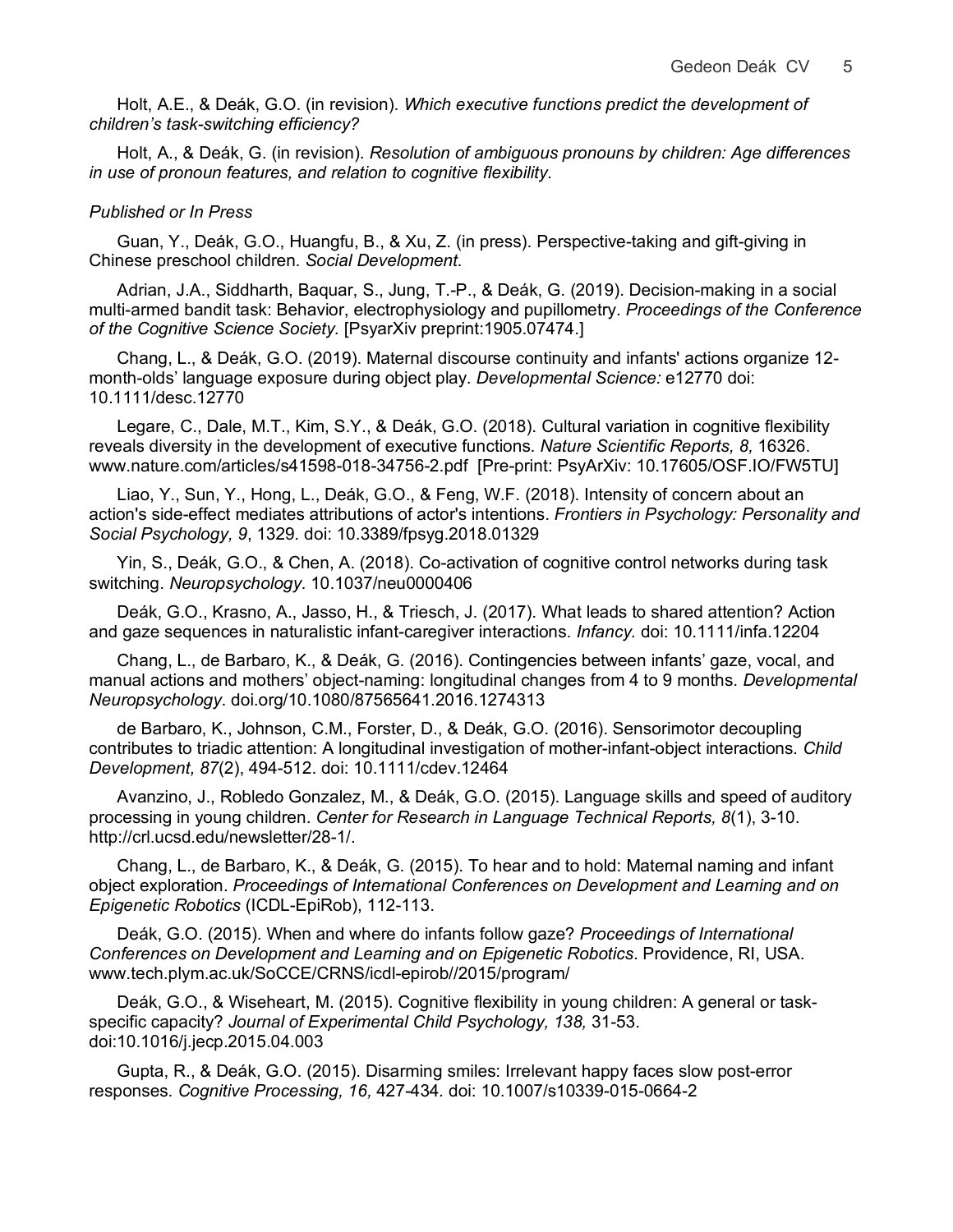Holt, A.E. & Deák, G.O. (2015). Children's task-switching: Missing our cue? *Journal of Cognition and Development, 16,*261-285. doi: 10.1080/15248372.2013.833921.

Liao, Y., Akalin Acar, Z., Makeig, S., & Deák, G. O. (2015). EEG imaging of toddlers during dyadic turn-taking: Mu-rhythm modulation while producing or observing social actions. *NeuroImage, 112,* 52- 60*.* doi:10.1016/j.neuroimage.2015.02.055

Deák, G.O. (2014). Interrelations of language and cognitive development. *Encyclopedia of Language Development*, (pp. 284-291). P. Brooks & V. Kampe, Eds. Thousand Oaks, CA: SAGE.

Deák, G.O. (2014). Slow mapping in lexical development. *Encyclopedia of Language Development* (pp. 544-547). P. Brooks & V. Kampe, Eds. Thousand Oaks, CA: SAGE.

Deák, G.O. (2014). Development of adaptive tool-use in early childhood: Sensory-motor, social, and conceptual factors. In J. Benson (Ed.), *Advances in Child Development and Behavior,* 46, 149- 181. http://dx.doi.org/10.1016/B978-0-12-800285-8.00006-6.

Deák, G.O., Krasno, A., Triesch, J., Lewis, J., & Sepeda, L. (2014). Watch the hands: Human infants can learn gaze-following by watching their parents handle objects. *Developmental Science,* 17, 270–281. doi: 10.1111/desc.12122

Deák, G.O., & Narasimham, G. (2014). Young children's flexible use of semantic cues to word meanings: Converging evidence of individual and age differences*. Journal of Child Language, 41,* 511-542*.* doi: 10.1017/S030500091200075X

Deák, G.O. (2013). Word learning. In H. Pashler (Ed.), *Encyclopedia of the Mind.* SAGE.

Deák, G.O., Triesch, J., Krasno, A., de Barbaro, K., & Robledo, M. (2013). Learning to share: The emergence of joint attention in human infancy. In B. Kar (Ed.), *Cognition and Brain Development: Converging Evidence from Various Methodologies* (pp. 173-210). Washington, DC: American Psychological Association.

Deák, G.O., & Toney, A.J. (2013). Young children's fast mapping and generalization of words, facts, and pictograms. *Journal of Experimental Child Psychology, 115,* 273-296*.*

de Barbaro, K., Forster, K., Johnson, C.M., & Deák, G.O. (2013). Methodological considerations for bridging micro- and macro-behavioral data in studies of social interaction. *IEEE Transactions on Autonomous Mental Development, 5*(3), 258-270. 0.1109/TAMD.2013.2276611

Ellis, E., Robledo, M., & Deák, G. O. (2013). Contingency learning in infancy and its relation to later vocabulary. *Language Learning and Development, 10,* 36-50*.* dx.doi.org/10.1080/15475441.2013.799988

Rohlfing, K.J., & Deák, G.O. (Eds.) (2013). *Transactions on Autonomous Mental Development.* [Special Issue: 'Microdynamics of interaction: Capturing and modeling early social learning']

Rohlfing, K.J., & Deák, G.O. (2013). Microdynamics of interaction: Capturing and modeling infants' social learning. *IEEE Transactions on Autonomous Mental Development, 5*(3), 189-191. 0.1109/TAMD.2013.2278456

Jasso, H., Triesch, J., Lewis, J., & Deák, G.O. (2012). A unified account of gaze-following. *IEEE Transactions on Autonomous Mental Development, 4*(4)*,* 257-272 10.1109/TAMD.2012.2208640

Long, C., Deák, G. & Li, H. (2012). Category label effects on Chinese children's inductive inferences: Modulation by perceptual detail and category specificity. *Journal of Experimental Child Psychology, 111,* 230-245*.* doi:10.1016/j.jecp.2011.08.010

de Barbaro, K., Chiba, A., & Deák, G.O. (2011). Micro-analysis of infant looking in a naturalistic social setting: Insights from biologically based models of attention. *Developmental Science, 14,* 1150- 1160. doi: 10.1111/j.1467-7687.2011.01066.x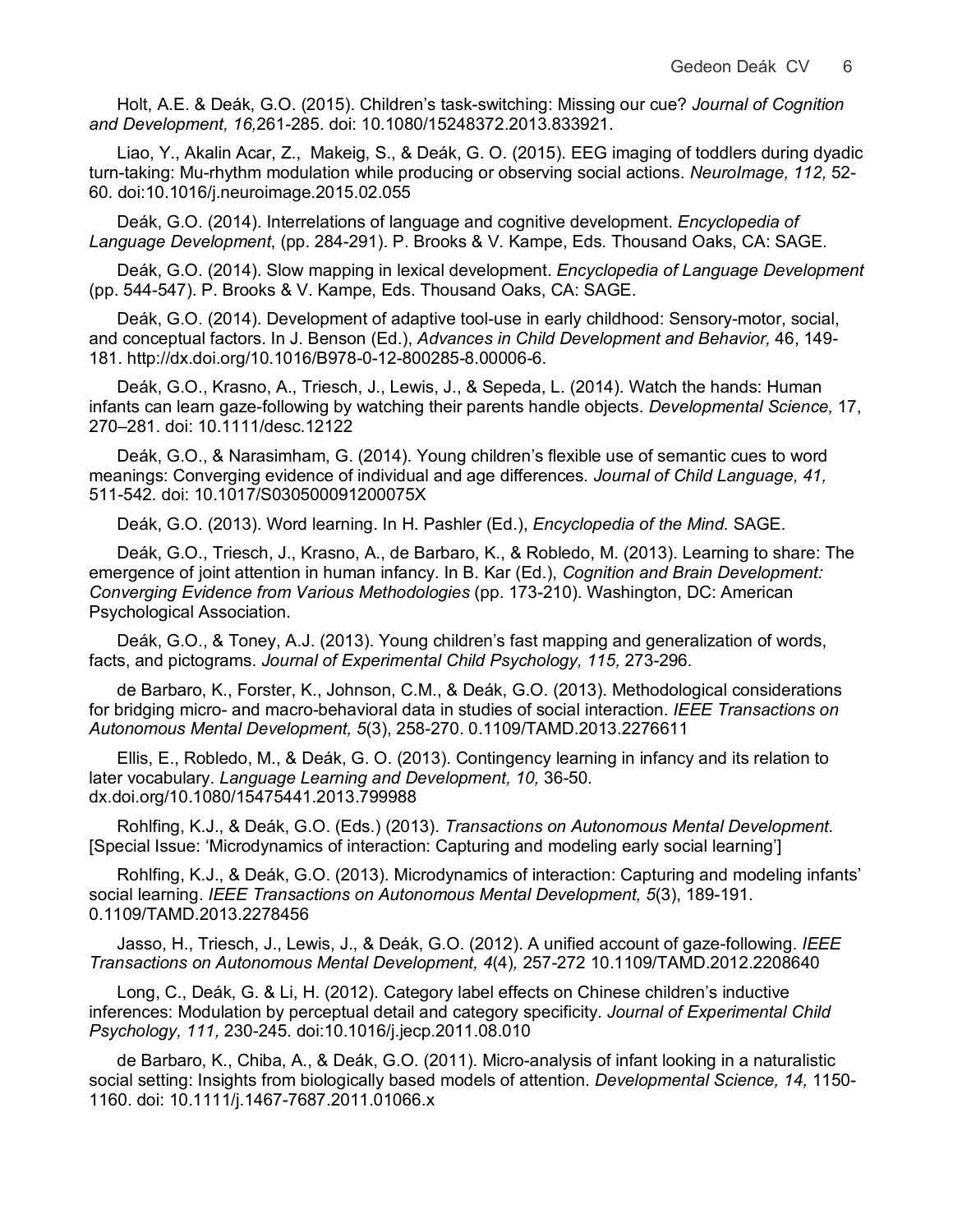Liao, Y., Gramann, K., Feng, W., Deák, G.O., & Li, H. (2011). This ought to be good: Brain activity accompanying positive and negative expectations and outcomes. *Psychophysiology, 48,* 1412-1419*.* doi:10.1016/j.neuroimage.2015.02.055

Liao, Y., Li, H., & Deák, G.O. (2011). Can unpredicted outcomes be intended? The role of outcome-beliefs in children's judgments of intention. *Cognitive Development, 26,* 106-117. doi: 10.1016/j.cogdev.2010.09.003

Deák, G.O. (2011). Early domain-specific knowledge? Non-linear developmental trajectories further erode a house of sand. *Journal of Cognition and Development, 12,* 163-168. doi: 10.1080/15248372.2011.563484

de Barbaro, K., Johnson, C.M., Forster, D., & Deák, G.O. (2010). Temporal dynamics of multimodal multiparty interactions: a microgenesis of early social interaction. In A. Spink, F. Grieco, O. Krips, L. Loijens, L. Noldus, & P. Zimmerman (Eds.), *Proceedings of the 7th International Conference on Methods and Techniques in Behavioral Research,* 247-249. dl.acm.org/citation.cfm?id=1931344

Jao, R.J., Robledo, M. & Deák, G.O. (2010). The emergence of referential gaze and perspectivetaking in infants. In S. Ohlsson & R. Catrambone (Eds.), *Proceedings of the 32nd Annual Conference of the Cognitive Science Society* (pp. 284-289). Austin, TX: Cognitive Science Society.

Lewis, J., Deák, G.O., Jasso, H., & Triesch, J. (2010). Building a model of infant social interaction. In S. Ohlsson & R. Catrambone (Eds.), *Proceedings of the 32nd Annual Conference of the Cognitive Science Society* (pp. 278-283). Austin, TX: Cognitive Science Society.

Robledo, M., Deák, G.O. & Kolling, T. (2010). Infants' visual processing of faces and objects: Agerelated changes in interest, and stability of individual differences. In S. Ohlsson & R. Catrambone (Eds.), *Proceedings of the 32nd Annual Conference of the Cognitive Science Society* (pp. 2482-2487). Austin, TX: Cognitive Science Society.

Zhang, T., Zheng, X., Zhang, L., Shu, W., Deák, G., & Li, H. (2010). Older children's misunderstanding of uncertain belief after passing the false belief task. *Cognitive Development, 25,*  158-165*.* doi:10.1016/j.cogdev.2009.12.001

Simmering, V., Spencer, J., Deák, G., & Triesch, J. (2010). To model or not to model? A dialogue on the role of computational modeling in developmental science*. Child Development Perspectives, 4,* 152-158. doi: 10.1111/j.1750-8606.2010.00134.x

Li, F., Cao, B., Li, Y., Li, H. & Deák, G., (2009). The law of large numbers in children's diversitybased reasoning. *Thinking and Reasoning, 15,* 388-404. doi: 10.1080/13546780903343227

Deák, G. O. (2008). Stumbling towards integration. *Autonomous Mental Development Newsletter, 5*(1), 3-5. IEEE CIS.

Deák, G. (2008). Forward. In K. Cartwright (Ed.). *Flexibility in literacy processes and instructional practice: Implications of developing representational ability for literacy teaching and learning*. NY: Guilford Press [invited]

Deák, G.O., & Holt, A.E. (2008). Language learning. In H. Roediger (ed.), J. Byrne (series ed.), *Learning and memory: A comprehensive reference. Volume IV: Cognitive psychology.* Holland: Elsevier. [invited]

Deák, G.O., Walden, T.A.,<sup>1</sup> Yale, M., & Lewis, A. (2008). Driven from distraction: How infants respond to parents' attempts to elicit and re-direct their attention. *Infant Behavior and Development, 31,* 34-50*.* doi:10.1016/j.infbeh.2007.06.004

 $\overline{a}$ 

 $1$  Authorship is shared equally by the first two authors.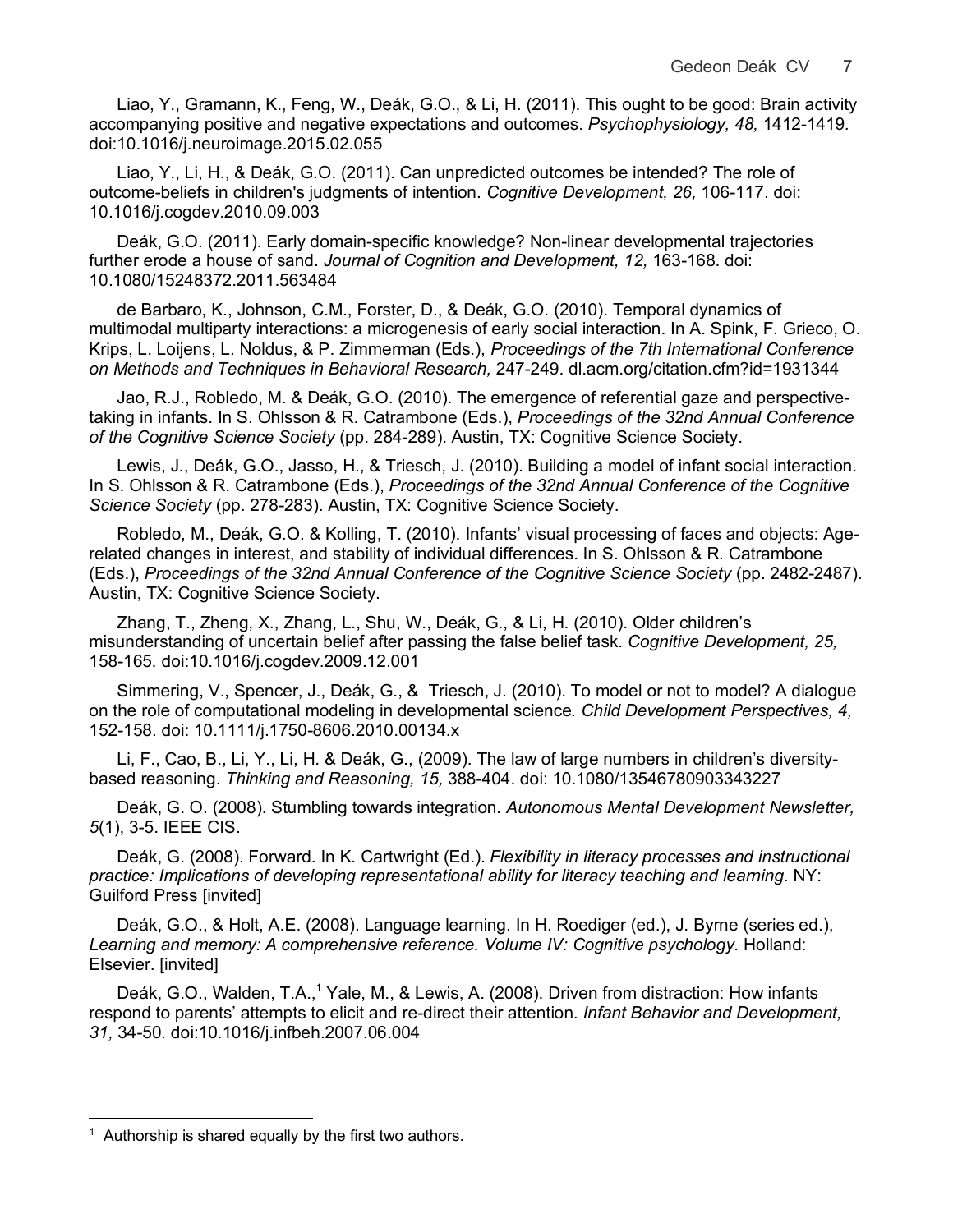Jasso, H, Triesch, J, & Deák, G. (2008) A reinforcement learning model of social referencing. *Proceedings of the 7th International Conference on Development and Learning (ICDL '08)*, Monterey, California. IEEE 978-1-4244-2662-1/08

Kim, H., Jasso, H., Deák, G., & Triesch, J. (2008). A robotic model of the development of gaze following. *Proceedings of the 7th International Conference on Development and Learning (ICDL '08)*, Monterey, California. IEEE 978-1-4244-2662-1/08

Deák, G. (2007). Review of 'Weaving a lexicon' (Hall and Waxman, Eds.) *Journal of Child Language, 34,* 909-916.

Deák, G.O., Bartlett, M.S., & Jebara, T. (2007). How social agents develop: New trends in integrative theory-building. *Neurocomputing, 70,* 2139-2147*.*

Deák, G.O., Bartlett, M.S., & Jebara, T. (Eds.) (2007). *Neurocomputing, 70* [Special Issue 13: Selected papers from the Third International Conference on Development and Learning]*,* 2139-2302*.*

Triesch, J., Jasso, H., & Deák, G.O. (2007). Emergence of mirror neurons in a model of gaze following. *Adaptive Behavior, 15*, 149-165.

Deák, G.O. (2006). Do children really confuse appearance and reality? *TRENDS in Cognitive Sciences, 10,* 546-550*.*

Deák, G.O. (2006). Representing object functions: The cognitive basis of tool-use by children. *Proceedings of the Fifth International Conference on Development and Learning (ICDL'06),* Indiana University-Bloomington.

Deák, G.O. & Enright, B. (2006). Choose and choose again: Appearance-reality errors and the logic of questioning. *Developmental Science, 9,* 323-333*.*

Deák, G.O., & Triesch, J. (2006). The emergence of attention-sharing skills in human infants. In K. Fujita & S. Itakura (Eds.), *Diversity of cognition* (pp. 331-363)*.* University of Kyoto Press.

Jasso, H. & Triesch, J. & Deák, G. O. (2006). Using eye direction cues for gaze following - a developmental model. *Proceedings of the Fifth International Conference on Development and Learning (ICDL'06),* Indiana University-Bloomington.

Jasso, H. & Triesch, J., Teuscher, C., & Deák, G. O. (2006). A reinforcement learning model explains the development of gaze following. In *Proceedings of the Seventh International Conference on Cognitive Modeling (ICCM 2006),* Trieste, Italy.

Triesch, J., Jasso, H., & Deák, G. O. (2006) Emergence of mirror neurons in a model of gaze following. *Proceedings of the Fifth International Conference on Development and Learning*.

Triesch, J., Teuscher, C., & Deák, G. (2006). Gaze following: How (not) to derive predictions from a computational model. *Developmental Science, 9,*156–157.

Triesch, J., Teuscher, C., Deák, G., & Carlson, E. (2006). Gaze-following: Why (not) learn it? *Developmental Science, 9,* 125-147.

Deák, G.O. (2004). The development of cognitive flexibility and language abilities. In R. Kail (Ed.), *Advances in Child Development and Behavior,* Vol. 31 (pp. 271-327). San Diego: Academic Press.

Deák, G.O., Ray, S.D., & Pick, A.D. (2004). Effects of age, reminders, and task difficulty on young children's rule-switching flexibility. *Cognitive Development, 19,* 385-400.

Flom, R., Deák, G.O., Phill, C. & Pick, A.D. (2004). Nine-month-olds' shared visual attention as a function of gesture and object location. *Infant Behavior and Development, 27,* 181-194.

Deák, G.O. (2003). Categorization and concept learning. In J. W. Guthrie (Ed.), *Encyclopedia of Education,* 2nd Ed. New York: Macmillan.

Deák, G.O., & Narasimham, G. (2003). Is perseveration caused by inhibition failure? Evidence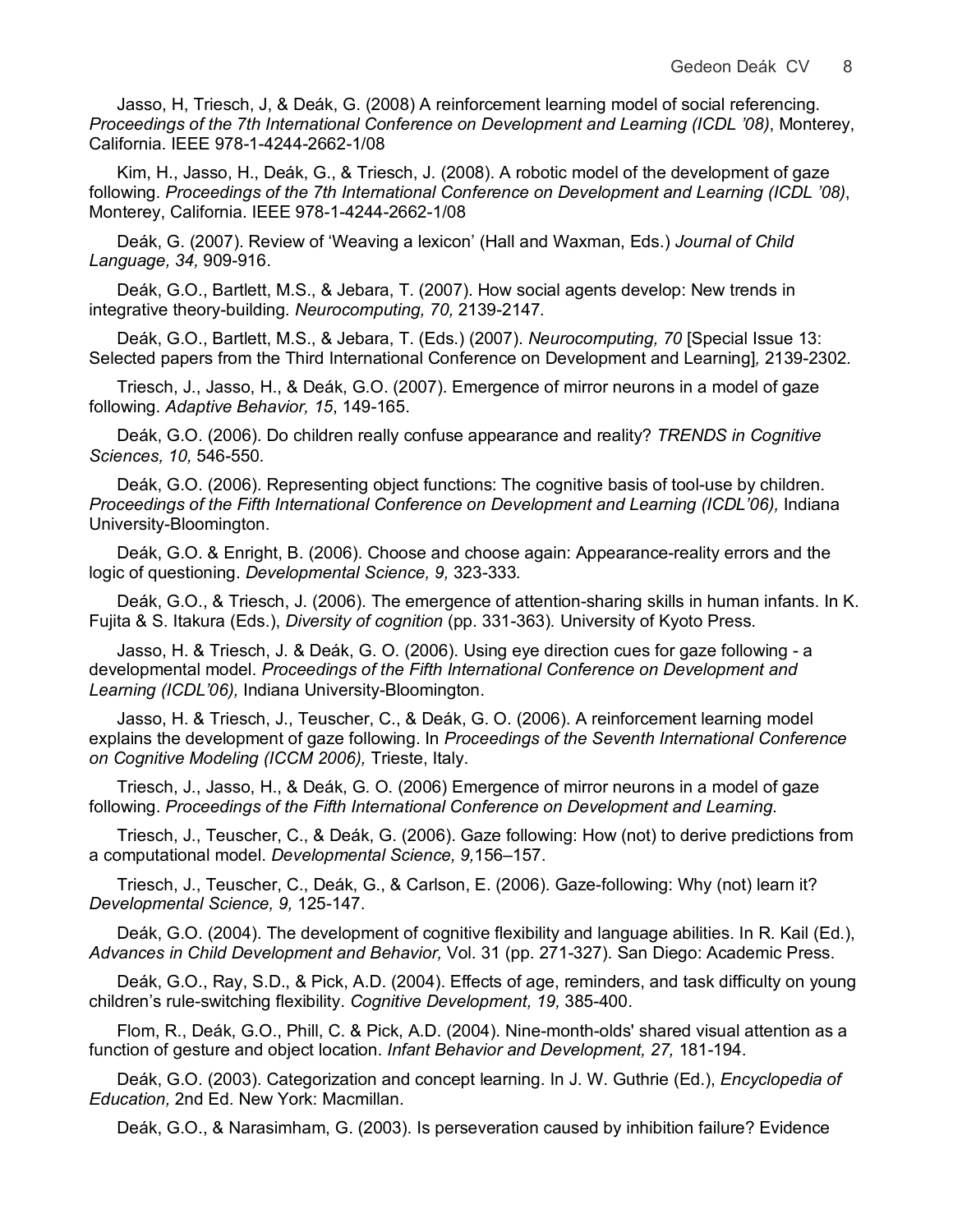from preschool children's inferences about word meanings. *Journal of Experimental Child Psychology, 86,* 194-222.

Deák, G.O., Ray, S.D., & Brenneman, K. (2003). Children's perseverative appearance-reality errors are related to emerging language skills*. Child Development, 74,* 944-964*.*

Deák, G.O., & Wagner, J.H. (2003). "Slow mapping" in children's learning of semantic relations. Proceedings of the Annual Conference of the Cognitive Science Society, 25, 318-323.

Triesch, J., Carlson, E., Deák, G., & Movellan, J. (2003). Investigating the emergence of shared attention through an embodied computational modeling approach: a progress report. *Proceedings of the International Joint Conference on Neural Networks,* 2788. IEEE 0-7803-7898-9/03 [Abstract]

Deák, G.O., Ray, S.D., & Pick, A.D. (2002). Matching and naming objects by shape or function: Age and context effects in preschool children. *Developmental Psychology, 38,* 503-518*.*

Fasel, I., Deák, G.O., Triesch, J., & Movellan, J. (2002). Combining embodied models and empirical research for understanding the development of shared attention. *Proceedings of the International Conference on Development and Learning, 2,* 21-27. Los Alamitos, CA: IEEE Computer Society Press.

Deák, G.O., Fasel, I., & Movellan, J.R. (2001). The emergence of shared attention: Using robots to test developmental theories. In C. Balkenius et al. (Eds.), *Proceedings of the 1st International Workshop on Epigenetic Robotics: Modeling Cognitive Development in Robotic Systems. Lund University Cognitive Studies, 85*, 95-104.

Deák, G.O., Yen, L., & Pettit, J. (2001). By any other name: When will preschoolers produce multiple labels for a referent? *Journal of Child Language, 28*, 787-804*.*

Deák, G.O. (2000). Chasing the fox of word learning: Why "constraints" fail to capture it. *Developmental Review, 20*, 29-80. doi:10.1006/drev.1999.0494

Deák, G.O. (2000). The growth of flexible problem solving: Preschool children use changing verbal cues to infer multiple word meanings*. Journal of Cognition and Development, 1,* 157-192*.*

Deák, G.O., Flom, R., & Pick, A.D. (2000) Effects of gesture and target on 12- and 18-month-olds' joint visual attention to objects in front of or behind them. *Developmental Psychology, 36*, 511-523.

Duschl, R.A., Deák, G.O., Ellenbogen, K.M., & Holton, D.L. (1999). Explanations: To have and hold, or to have and hone? Developmental and educational perspectives on theory change. *Science and Education, 8,* 525-541.

Deák, G. (1998). Flexible feature creation: Child's play? *Behavioral & Brain Sciences, 21,* 23.

Deák, G.O. & Maratsos, M. (1998). On having complex representations of things: Preschoolers use multiple words for objects and people. *Developmental Psychology, 34*, 224-240. DOI: 10.1037/0012-1649.34.2.224

Deák, G. & Maratsos, M. (1997). Reference and representation: What polynomy tells us about children's conceptual structures. In E. Clark (Ed.), *Proceedings of the 28th Annual Child Language Research Forum*. Cambridge: University Press.

Deák, G. & Bauer, P.J. (1996). The dynamics of preschoolers' categorization choices. *Child Development, 67,* 740-767. 10.1111/j.1467-8624.1996.tb01762.x

Deák, G. (1995). Review of D. Lewkowicz & R. Lickliter (Eds.), "The development of intersensory perception: Comparative perspectives" *Child Development Abstracts & Bibliography, 69*, 104-105.

Deák, G. & Bauer, P.J. (1995). The effects of task comprehension on preschoolers' and adults' categorization choices. *Journal of Experimental Child Psychology*, *60,* 393-427.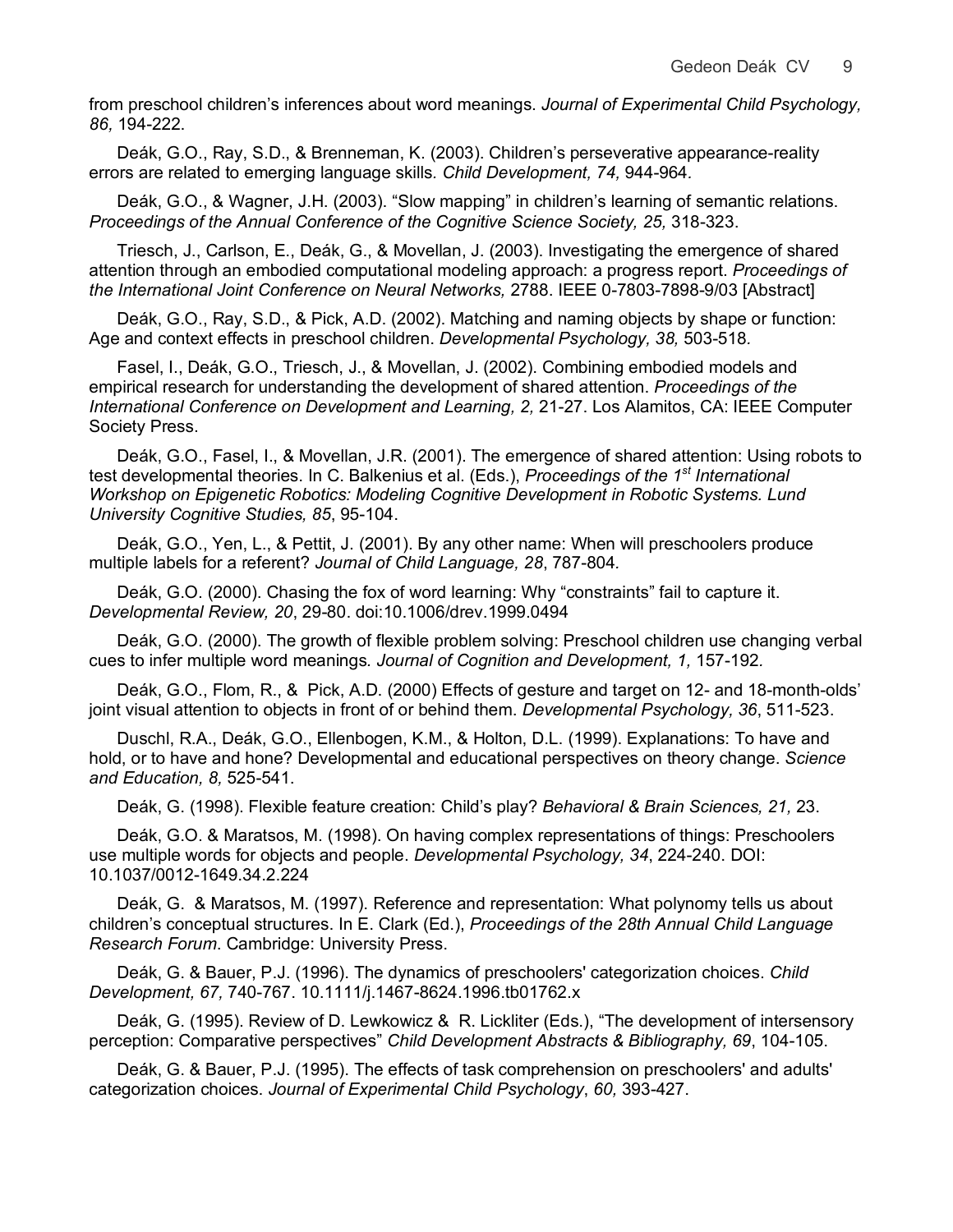Freeman, K. & Deák, G. (1995). Systems learning symbol systems: Commentary on MacWhinney and Smith. In Nelson, C. (Ed.), *Minnesota Symposium on Child Psychology,* Vol. 28. Hillsdale, NJ: Lawrence Erlbaum Associates.

Maratsos, M. & Deák, G. (1995). Hedgehogs, foxes, and the acquisition of verb meaning. In M. Tomasello & W. Merriman (Eds.), *Beyond names for things: Children's acquisition of verbs.* Hillsdale, NJ: Lawrence Erlbaum Associates.

Amsel, E., Savoie, D., Deák, G., & Clark, M. (1991). Preschoolers' understanding of gravity. *Proceedings of the Annual Conference of the Cognitive Science Society, 13*, 600-606.

### *In Preparation*

Deák, G.O. (in preparation). Development of joint attention. [review article]

Deák, G.O., & Boddupalli, G. (in preparation). *Flexible reasoning about object functions by preschool children*.

Deák, G.O., Sasson, E., & Gonzalez, M.R. (2017, April). *Emergence of motivated gaze- and pointfollowing across the first year: longitudinal trends and individual differences*.

Jao, J., & Deák, G.O. (in preparation). *How and when do infants know that others can only be looking at things they can see? A longitudinal, cross-task investigation at 14-18 months.* 

### **Presentations**

#### *Invited Presentations*

Deák, G.O. (2019, July). *Using mobile brain and behavioral mmeasures to study cognitive development and social interaction.* N-LEAD workshop, San Diego, CA.

Deák, G.O. (2017, June). *Baby brains: How are they made?* Osher Symposium, UCSD Extension Emeritus Symposium, San Diego, CA.

Deák, G.O. (2016, June). *How do infants learn social skills? The case of attention-sharing.* Southwest University, School of Psychology, Chongqing, China.

Deák, G.O. (2016, June). *Development of cognitive flexibility in childhood.* Soochow University, School of Education and Psychology, Nanchang, Jiangxi, China.

Deák, G.O. (2016, June). *How do infants learn social skills?* Jiangxi Normal University, School of Education and Psychology, Nanchang, Jiangxi, China.

Deák, G.O. (2016, June). *What is the 'social brain' and how does it develop?* Jiangxi Normal University, School of Education and Psychology, Nanchang, Jiangxi, China.

Deák, G.O. (2016, June). *Development of cognitive flexibility in childhood.* Soochow University, School of Psychology, Suzhou, Jiangsu, China.

Deák, G.O. (2016, June). *How do infants learn social skills?* Soochow University, School of Psychology, Suzhou, Jiangsu, China.

Deák, G.O. (2016, June). *What is the 'social brain' and how does it develop?* Soochow University, School of Psychology, Suzhou, Jiangsu, China.

Deák, G.O. (2016, March). *How do infants learn, and learn from, social interactions?* University of California, Riverside, Department of Psychology, Riverside, CA.

Deák, G.O. (2016, January). *The temporal dynamics of infant communication.* Temporal Dynamics of Learning Center All-Hands Meeting, San Diego, CA, USA.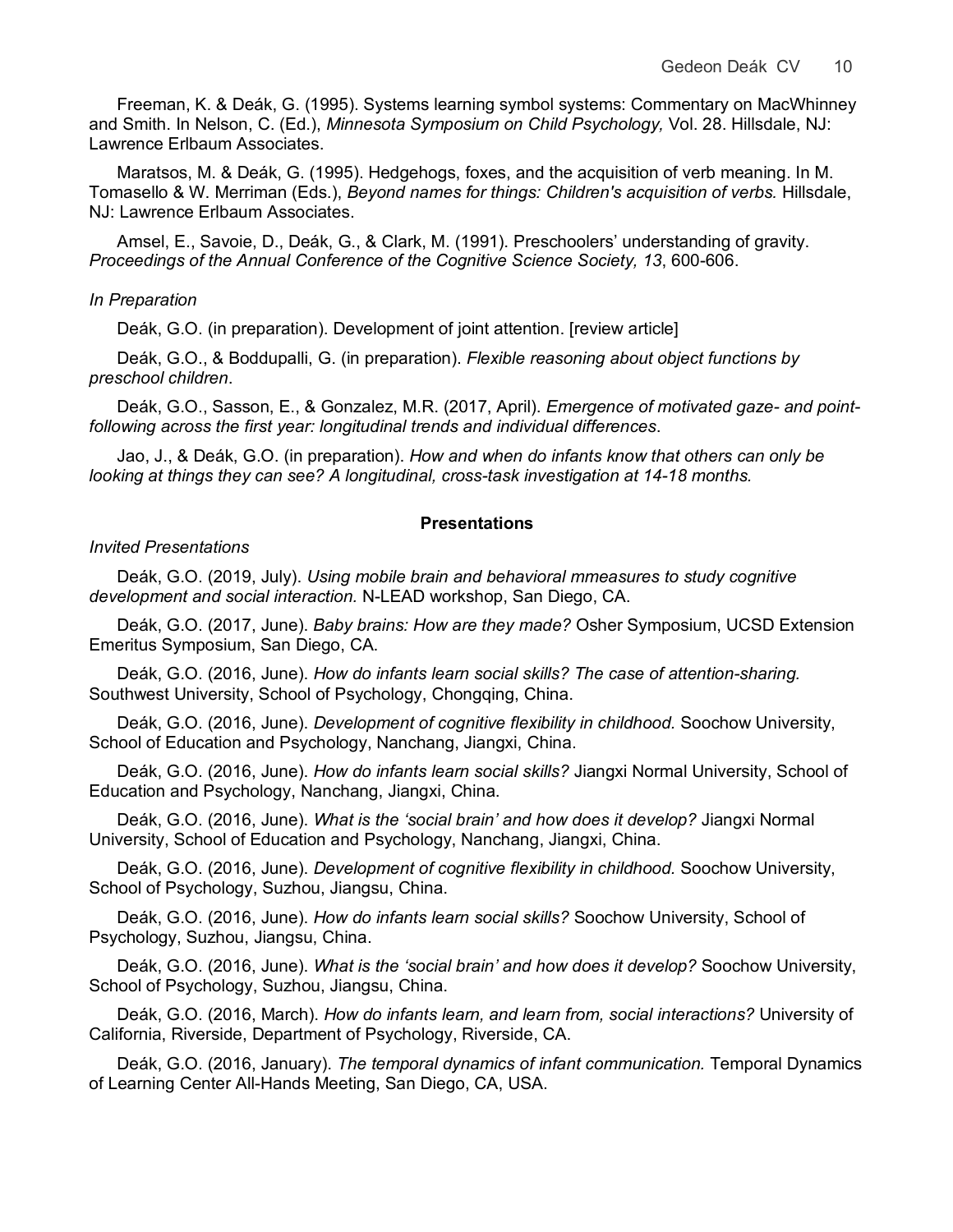Deák, G.O. (2015, August). *The ontogeny of socially-guided attention: Methods, models, and questions for the 21st century.* IEEE 5<sup>th</sup> International Conference on Development and Learning and Epigenetic Robotics, Providence, RI, USA.

Deák, G.O. (2015, May). *How do babies learn social skills? Behavioral, ecological, and neurological bases of joint attention and action.* University of California, Merced, Dept. of Cognitive Science. Merced, CA.

Deák, G.O. (2014, December). *How infants learn new social skills: Lessons from attention-sharing.* Department of Psychology and DELTA Center, University of Iowa, Iowa City, IA.

Deák, G.O. (2014, July). *How babies learn to share attention*. Department of Psychology, Goethe University, Frankfurt, DDR.

Deák, G.O. (2014, July). *Measuring real-time EEG and actions of toddlers and parents at play*. Max Planck Institute for Human Development, Berlin, DDR.

Deák, G.O. (2014, July). *Measuring real-time EEG and actions of toddlers and parents at play*. Institut für Psychologie und Arbeitswissenschaft, Technical University of Berlin.

Deák, G.O. (2014, April). *How do infants learn new skills? Lessons from attention-sharing.* Department of Psychology, Cornell University, Ithaca, NY.

Deák, G.O. (2014, March). *Learning to attend; Attending to learn.* California State University, San Bernadino, Department of Psychology, San Bernadino, CA.

Deák, G. (2012, November). *Invited discussant: Special session: Studying early language learning using robotic partners.* International Conference on Development and Learning, San Diego, CA.

Deák, G.O. (2012, October). *Play time: How we learn to share and take turns.* University of California, Riverside, Developmental Brown Bag. Riverside, CA.

Deák, G. (2012, April). *Learning to be with: Investigating the origins of social skills*. Science of Learning Centers Trainee Meeting (iSLC), San Diego, CA.

Deák, G. (2011, June). *The REAL social network: Re-integrating brain and body into social neuroscience.* Southwest China University, School of Psychology, Chongqing, China.

Deák, G. (2011, July). *Cognitive flexibility in children: Cue comprehension or inhibitory control?* Southwest China University, School of Psychology, Chongqing, China.

Deák, G. (2011, March). *Perspectives on embodied, emergent social development in infancy.* UCSD/Osaka Joint Meeting on Autonomous Mental Development, San Diego, CA.

Deák, G.O., & Wu, Y. (2011, January). *The* real *social network: Re-integrating brain and body into social neuroscience*. Temporal Dynamics Learning Center Annual meeting, San Diego, CA.

Deák, G. (2010, December). *How infants learn social skills: A model supported by behavioral, computational, ethnographic, and electrophysiological investigations.* International Conference on Cognitive Development, Allahabad, India.

Deák, G. (2010, October). *Flexible cognition in children: What is it? What develops?* University of California, Irvine, Department of Education, Irvine, CA.

Deák, G. (2010, October). *Interdisciplinary investigations into infants' induction of interpersonal interactions.* Brown University, Developmental Psychology group, Providence, RI.

Deák, G. (2010, February). *Learning social cues that support social learning.* University of California, Irvine, Cognitive Science Department, Irvine, CA.

Deák, G. (2009, November). *Understanding the emergence of typical attention-sharing behaviors in infancy.* Children's Hospital Autism Grand Rounds, San Diego, CA.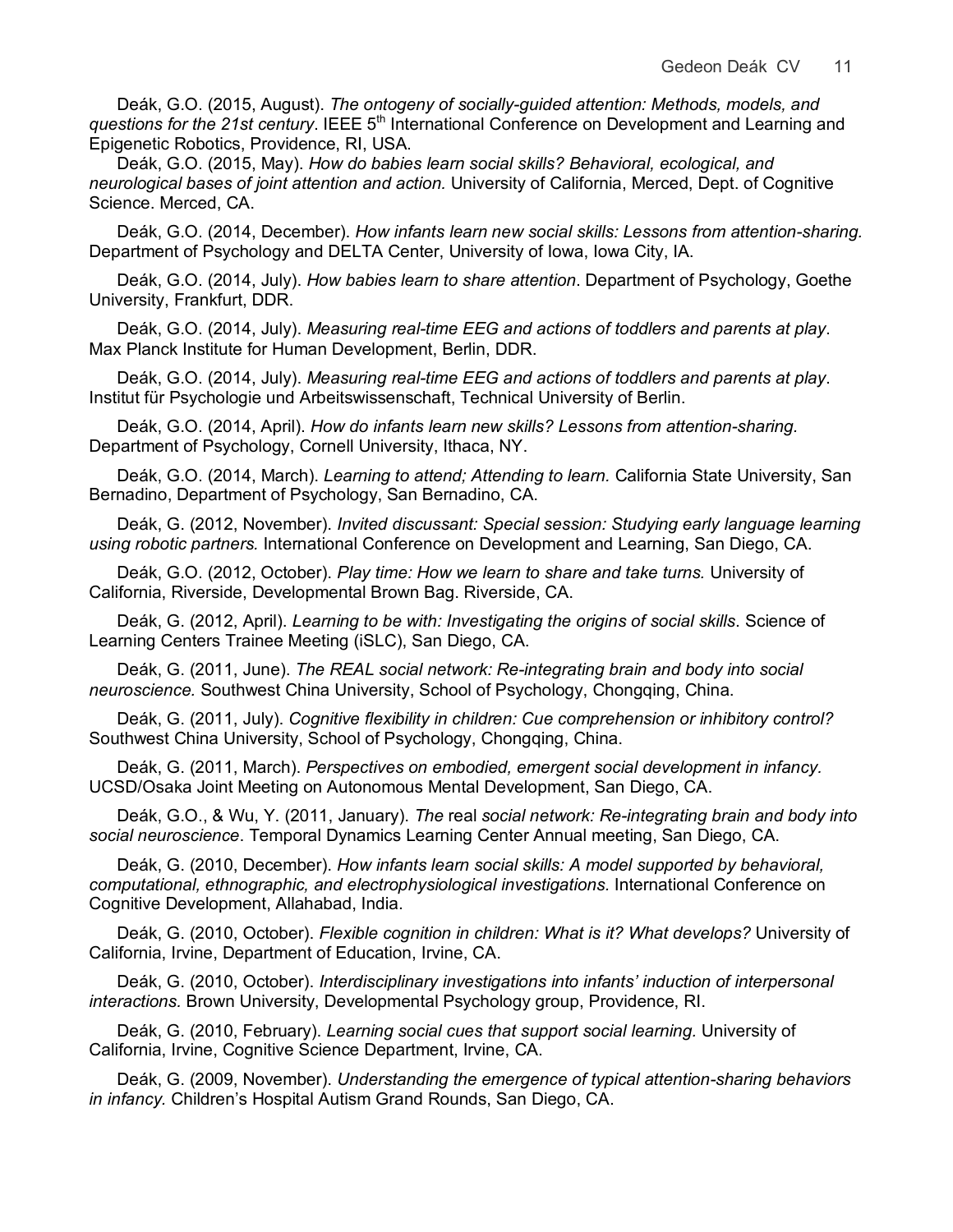Deák, G.O. (2009, October). *Learning social cues that support social learning.* DELTA Center Preconference, Cognitive Development Society Biennial Meeting, San Antonio, TX.

Deák, G.O. (2009, October). *Emergence of joint attention: A theory is close at hand.* University of Texas at Austin, Psychology Department.

Deák, G.O. (2009, October). *Are children fast word-learners?* University of Texas at Austin, Psychology Department.

Deák, G. (2008, December). *Task switching: What develops?* Southwest China University, School of Psychology, Chongqing, China.

Deák, G. (2008, February). *Becoming social: How babies learn to share.* ProjectOne Conference, San Diego, CA.

Deák, G., and the MESA project (2008, November). *Becoming social: How babies learn to share.* Temporal Dynamics Learning Center meeting, San Diego, CA.

Deák, G. (2008, February). *Becoming social: How babies learn to share.* DNR workshop, M.I.T. Dept. of Brain and Cognitive Sciences, Cambridge MA.

Deák, G., & Triesch, J. (2007, October). *Where do social skills come from? Behavioral and Computational approaches to modeling the emergence of shared attention.* Poster presented at the National Science Foundation Human Social Dynamics grantees meeting, Arlington VA.

Deák, G. (2007, May). *Cognitive flexibility in children: Age, individual, and cultural differences.* Southwest China University, School of Psychology, Chongqing, China.

Deák, G. (2007, May). *How to think about cognitive development.* Southwest China University, School of Psychology, Chongqing, China.

Deák, G. (2007, May). *Social attention in human infants: The origins of attention-sharing.* Southwest China University, School of Psychology, Chongqing, China.

Deák, G. (2007, May). *Specialized learning in preschool children? No evidence from word learning.* Southwest China University, School of Psychology, Chongqing, China.

Deák, G. (2006, October). *Cognitive flexibility in childhood: Age, individual, and cultural differences.* University of California, Los Angeles Psychology Department, Los Angeles, CA.

Deák, G. (2006, September). '*Do I see what you see?' How infants learn to share attention.*  Claremont Graduate Programs Cognitive Colloquium, Claremont, CA.

Deák, G. O., Triesch, J., Wong, N., Krasno, A., Jasso, H., & Lee, K. (2006, September). *How infants learn social skills: Interdisciplinary studies of the development of attention-sharing*. National Science Foundation Human Social Dynamics Investigators' Meeting, Arlington, VA.

Deák, G. O. (2006, April). *Cognitive flexibility in childhood: Age, individual, and cultural difference.* University of California, Santa Cruz, Developmental Psychology Seminar.

Deák, G. O. (2005, November). *Cognitive flexibility in childhood: Age, individual, and cultural difference.* University of California, Riverside, Psychology Department Seminar.

Deák, G. O. (2004, January). *Flexible thinking in childhood: Age, individual, and cultural differences.* University of Minnesota, Institute of Child Development, Minneapolis, MN.

Deák, G. O. (2003, December). *Flexible cognition in children.* San Diego State University Brain, Cognition, Development, & Disorders Seminar, San Diego, CA.

Deák, G. O. (2003, September). *The origins of shared meaning and communication in human infants.* Kyoto University Symposium on Diversity of Cognition, Kyoto, Japan.

Deák, G. O., Triesch, J., Movellan, J., & Fasel, I. (2003, February). *Towards a model of the*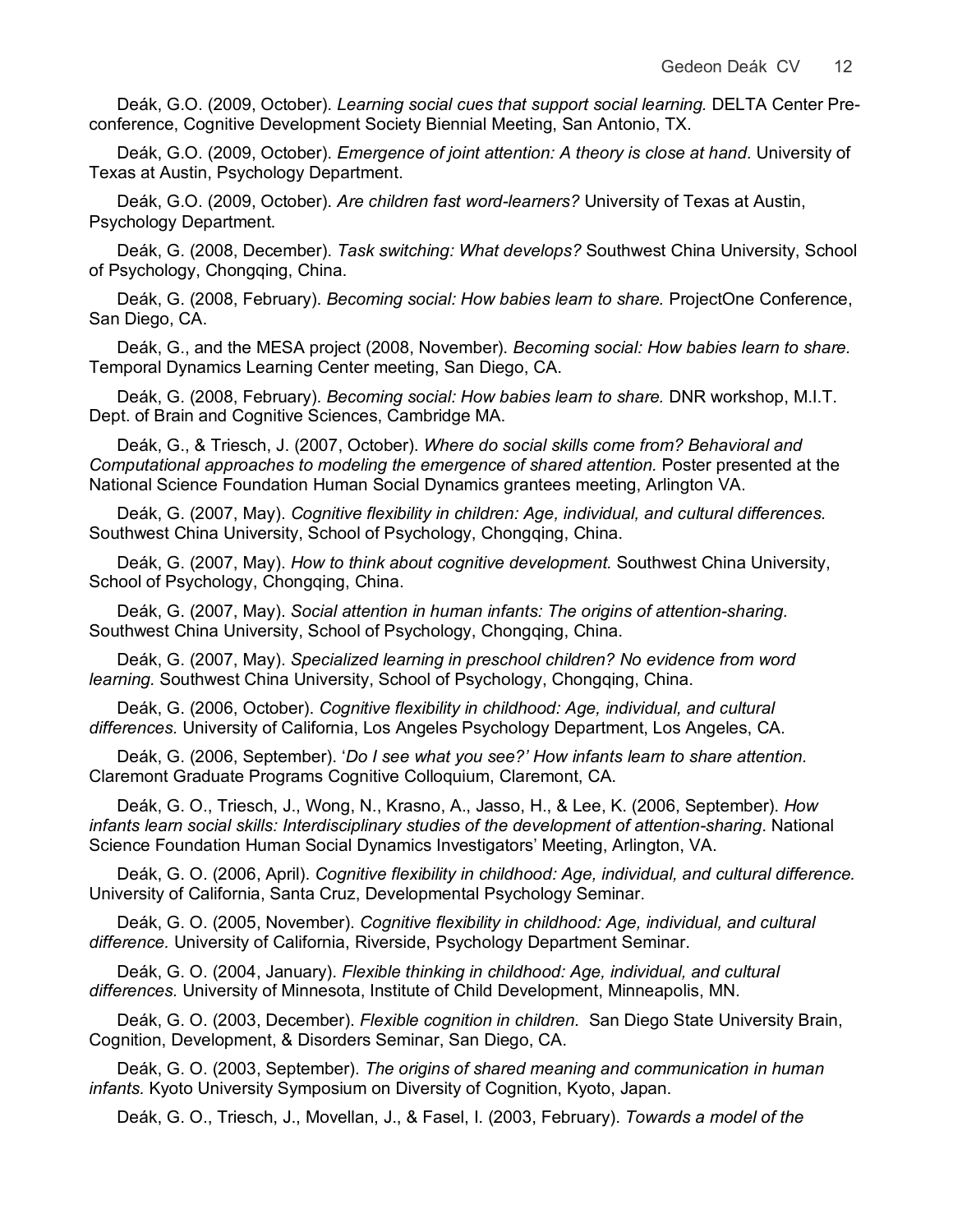*emergence of shared attention in typical and atypical infants*. M.I.N.D. Institute Annual Research Meeting, Davis, CA.

Deák, G. O. (2002, November). *Are children flexible thinkers? The emergence of adaptive inference in language.* UC Santa Barbara Psychology Department, Santa Barbara, CA.

Deák, G. O. (2001, November). *The developmental riddle of induction: How do children know?* Occidental College Cognitive Science Program, Los Angeles, CA.

Deák, G. (2000, November). *Forms of flexibility: The development of adapting problem solving.* UC, Irvine, Vision Sciences Colloquia, Irvine, CA.

Deák, G. (1998, October). *Forms of flexibility: How children adapt inductive generalizations to changing tasks.* UC Santa Cruz Department of Psychology seminar, Santa Cruz, CA.

Deák, G. (1997, November). *"What looks like a plexus and has a toggle?" Riddles of word learning and inductive problem-solving.* Psychology department, University of AK, Fayetteville.

#### *Refereed Meetings*

Adrian, J.A., Siddharth, Baquar, S., Jung, T.-P., & Deák, G. (2019, July). *Decision-making in a social multi-armed bandit task: Behavior, electrophysiology and pupillometry*. Cognitive Science Society Conference, Montreal, CANADA*.*

Chang, L., & Deák, G.O. (2018, July). *Discourse structure and multimodal grounding of speech acts in maternal speech to 12-month-old infants*. Biennial International Conference on Infancy Studies, Philadelphia, PA.

Deák, G. O. (2018, July). *Is age of emergence of joint attention skills predicted by maturation of postural stability?* Biennial International Conference on Infancy Studies, Philadelphia, PA.

Deák, G. O. (2018, July). *Gaze-following in the laboratory does not generalize to naturalistic settings.* Biennial International Conference on Infancy Studies, Philadelphia, PA.

De Barbaro, K., Cox, R., Johnson, C.M., Forster, D., & Deák, G.O. (2018, July). *Joint attention decreases over the first year: A recurrence-based analysis.* Biennial International Conference on Infancy Studies, Philadelphia, PA.

Adrian, J. A., Jenson, K., Li, A. Makeig, S., & Deák, G.O. (2018, March). *Reward processing during dyadic social interaction: An EEG study of parents and young children*. Cognitive Neuroscience Society Meeting, Boston, MA.

Deák, G., Jenson, K., Li, A., & Makeig, S. (2018, March). *EEG responses to unexpected outcomes of own or others' actions in a turn-taking game*. Cognitive Neuroscience Society Meeting, Boston, MA.

Adrian, J. A., Palamino, M., Snider, J., & Deák, G.O. (2017). *Legs get creative: Effects of motor activity on subjective and objective creativity.* Meeting of the Society for the Neuroscience of Creativity, Cambridge, MA.

Adrian, J. A., Jenson, K., Li, A. Makeig, S., & Deák, G.O. (2017, December). *Reward processing during dyadic social interaction: An EEG study of parents and young children*. International Society for Developmental Psychophysiology.

Adrian, J. A., Snider, J., Jung, T-P., Makeig, S., & Deák, G.O. (2017). *Does walking influence creativity?* International Conference on Mobile Brain-Body Imaging and the Neuroscience of Art, Innovation, and Creativity.

Adrian, J. A., Kenson, K., Makeig, S., & Deák, G.O. (2017, May). *Parents' prediction of their children's action related reward: EEG recordings from social interaction with reward expectancy violation*. Joint Symposium on Neural Computation, San Diego, CA.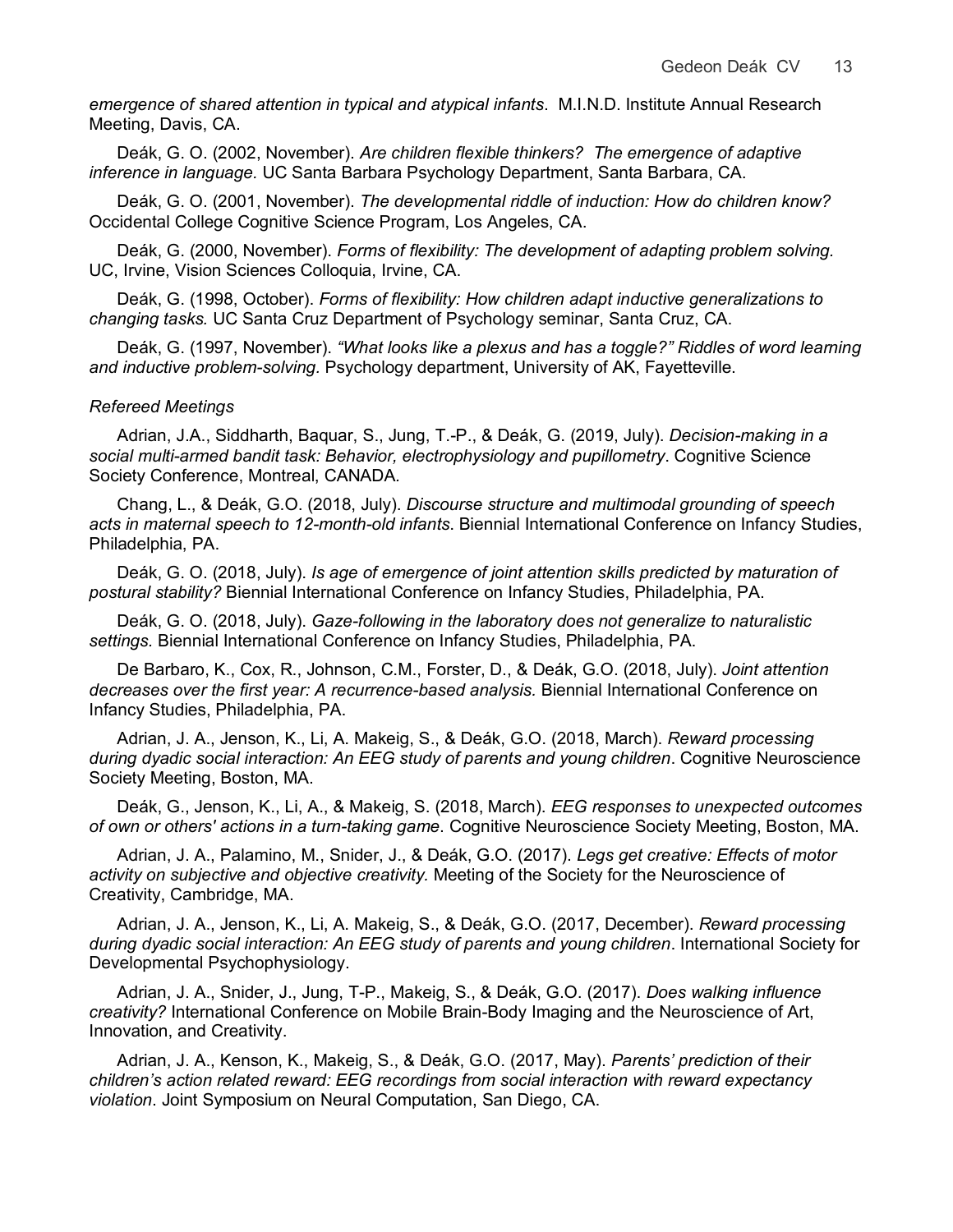Jenson, K., Li, A., Makeig, S., & Deák, G.O. (2017, May). *Imitative behavior and mirror neuron system responsivity*. Joint Symposium on Neural Computation, San Diego, CA.

Chang, L., & Deák, G.O. (2017, April). *Near, far, same, different: Content of maternal speech depends on infants' gaze and object handling*. Society for Research in Child Development, Austin, TX, USA.

Chang, L., Ng, K., Ragland, S.T., & Deák, G.O. (2017, April). *Maternal speech, shared attention, and maternal responsiveness in dyadic interactions of mothers and their infants*. Society for Research in Child Development, Austin, TX, USA.

Deák, G.O., Sasson, E., & Gonzolez, M.R. (2017, April). *Emergence of Motivated Gaze- and Point-Following Across the First Year: Longitudinal Trends and Individual Differences*. Society for Research in Child Development, Austin, TX, USA.

de Barbaro, K., Chiba, A., Krishna, S., Zavala, C., & Deák, G.O. (2016, November). *Longitudinal and contextual stability of cortisol and α-amylase in infants from 6 to 12 months and their mothers*. International Society for Developmental Psychobiology, San Diego, CA.

Jenson, K., Li, A., Makeig, S., & Deák, G.O. (2016, November). *Reward processing and expectancy violation in dyadic interaction: An EEG analysis*. Society for Neuroscience, San Diego, CA.

Chang, L., & Deák, G. (2016, May). *How Do Infants' Actions Affect When Parents Name Objects?* International Conference on Infant Studies, New Orleans, LA, USA.

Deák, G., de Barbaro, K., & Chang, L. (2016, May). *Perceptual-motor decoupling and dyadic object play: Relations to motor development*. International Conference on Infant Studies, New Orleans, LA, USA.

Deák, G., Krasno, A., & Triesch, J. (2016, May). *Natural statistics of maternal actions preceding attention-sharing with infants.* International Conference on Infant Studies, New Orleans, LA, USA.

Chang, L., de Barbaro, K., & Deák, G.O. (2015, August). *To hear and to hold: Maternal naming and infant object exploration*. 5th Joint IEEE International Conference on Development and Learning and on Epigenetic Robotics, Providence, RI, USA.

Deák, G.O. (2015, August). When and where do infants follow gaze? 5th Joint IEEE International Conference on Development and Learning and on Epigenetic Robotics, Providence, RI, USA.

Chang, L., de Barbaro, K., & Deák, G.O. (2015, March). *To hear and to hold: Maternal naming and infant object exploration*. Biennial Meeting of the Society for Research in Child Development, Philadelphia, PA.

Chang, L., Wade, S., Robenalt, C, Ziebol, T., & Deák, G.O. (2015, March). *What in maternal speech to infants predicts later language skills?* Biennial Meeting of the Society for Research in Child Development, Philadelphia, PA.

De Barbaro, K., Johnson, C.M., & Deák, G.O. (2015, March). *Gaze alternations between hands, not faces, increase over first year*. Biennial Meeting of the Society for Research in Child Development, Philadelphia, PA.

Guan, Y., Xu, Z., & Deák, G.O. (2015, March). *Does desire fulfillment help preschoolers' perspective taking in gift-giving?* Biennial Meeting of the Society for Research in Child Development, Philadelphia, PA.

Deák, G.O., Liao, Y., & Makeig, S. (2014, September). *Measuring brain activity during social interactions: EEG imaging and motion capture of toddler-parent dyads.* Developmental Methodology Conference (Society for Research in Child Development), San Diego, CA.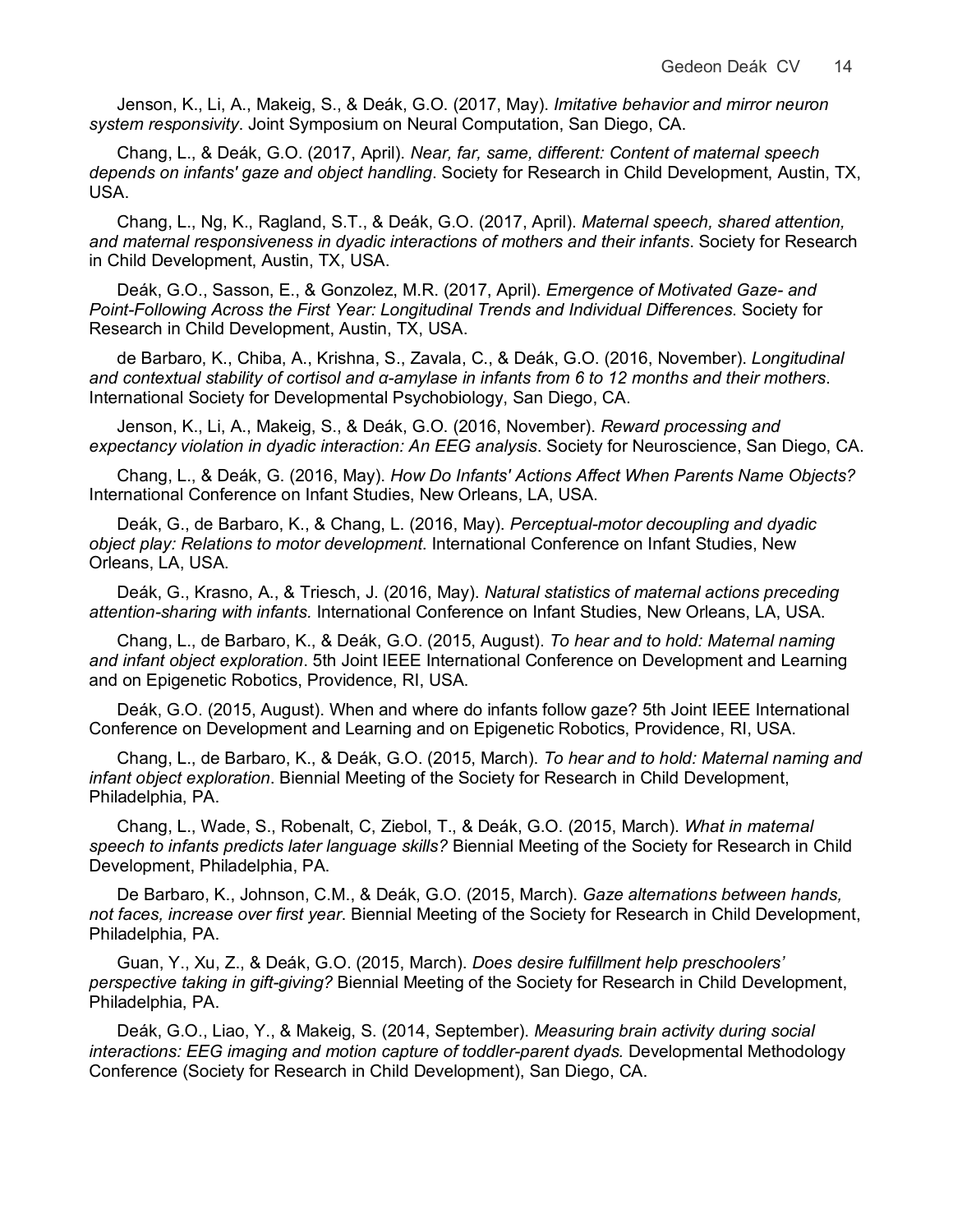De Barbaro, K., Johnson, C., & Deák, G. (2014, July). *Development of joint attention in naturalistic interactions: The role of the hands*. International Conference on Infant Studies Biennial meeting, Berlin, DDR.

Wade, S., Chang, L., Robenalt, C., & Deák, G. (2014, July). *Maternal speech content during toy play at 9 and 12 months: Longitudinal stability and prediction of infant language.* International Conference on Infant Studies Biennial meeting, Berlin, DDR.

Chang, L., Robenalt, C., Wade, S., & Deák, G. (2014, April). *Maternal speech content at 9 and 12 months: Lexical diversity, discourse types, and infant language outcomes*. Jean Piaget Society Meeting, San Francisco, CA.

De Barbaro, K., Johnson, C., Deák, G., & Forster, D. (2014, April). *The emergence of communication within mother-infant sensory-motor coordination*. Jean Piaget Society Meeting, San Francisco, CA.

Holt, A., & Deák, G. (2014, April). *Semantic cue processing effects on children's cognitive flexibility*. Jean Piaget Society Meeting, San Francisco, CA.

Zesiger, P., Poulin-Dubois, D., Deák, G., & Friend, M. (2013, September). *Direct and indirect assessment of monolingual and bilingual language development*. 16th European Conference on Developmental Psychology, Lausanne, Switzerland.

De Barbaro, K., Littlewort, G., Johnson, C., & Deák, G.O. (2013, April). *Learning to attend (together) in naturalistic settings: Development of gaze dynamics and gaze alternations in joint activity*. Biennial Meeting of the Society for Research in Child Development, Seattle, WA.

Friend, M., Zesiger, P., Deák, G., DeAnda, S., Conboy, B., & Poulin-Dubois, D. (2013, April). *Bilingual language development: Why direct assessment matters*. Biennial Meeting of the Society for Research in Child Development, Seattle, WA.

Liao, Y., Makeig, S., Acar, Z., & Deák, G. (2013, April). *EEG imaging of toddlers during "live" dyadic turn-taking: mu-rhythm modulation and source-clusters in natural action observation and execution*. Biennial Meeting of the Society for Research in Child Development, Seattle, WA.

Robenalt, C.M., Lau, A., Deák, G.O. (2013, April). *Maternal speech at 9 and 12 months: What predicts infant vocabulary?* Biennial Meeting of the Society for Research in Child Development, Seattle, WA.

Zesiger, P., Patrucco, T., Poulin-Dubois, D., Deák, G., & Friend, M. (2013, April). *Relations*  between direct and indirect measures of infants' receptive vocabulary and fast mapping skills. Biennial Meeting of the Society for Research in Child Development, Seattle, WA.

De Barbaro, K., Johnson, C.M., Forster, D., & Deák, G. (2012, November). *Sensorimotor dynamics of mother-infant-object interactions: longitudinal changes in micro-behavioral patterns across the first year*. Poster presented at the International Conference on Development and Learning, San Diego, CA.

Liao, Y., Makeig, S., Acar, Z., & Deák, G. (2012, June). *EEG Imaging of Toddlers During "Live" Dyadic Turn-Taking: Mu-Rhythm Modulation And Source- Clusters In Natural Action Observation and Execution*. Human Brain Mapping, Beijing, China.

De Barbaro, K., Johnson, C., Forster, D., & Deák, G.O. (2012, June). *A 12 Month Social "Revolution" Emerges From Changes In Infant Sensorimotor Coordination: A Longitudinal Study Of Micro-Behavioral Patterns*. International Conference on Infancy Studies, Minneapolis, MN.

Jao, R.J., & Deák, G.O. (2012, June). *The development of referential gaze-following and perspective-taking from 14 to 18 months*. International Conference on Infancy Studies, Minneapolis, MN.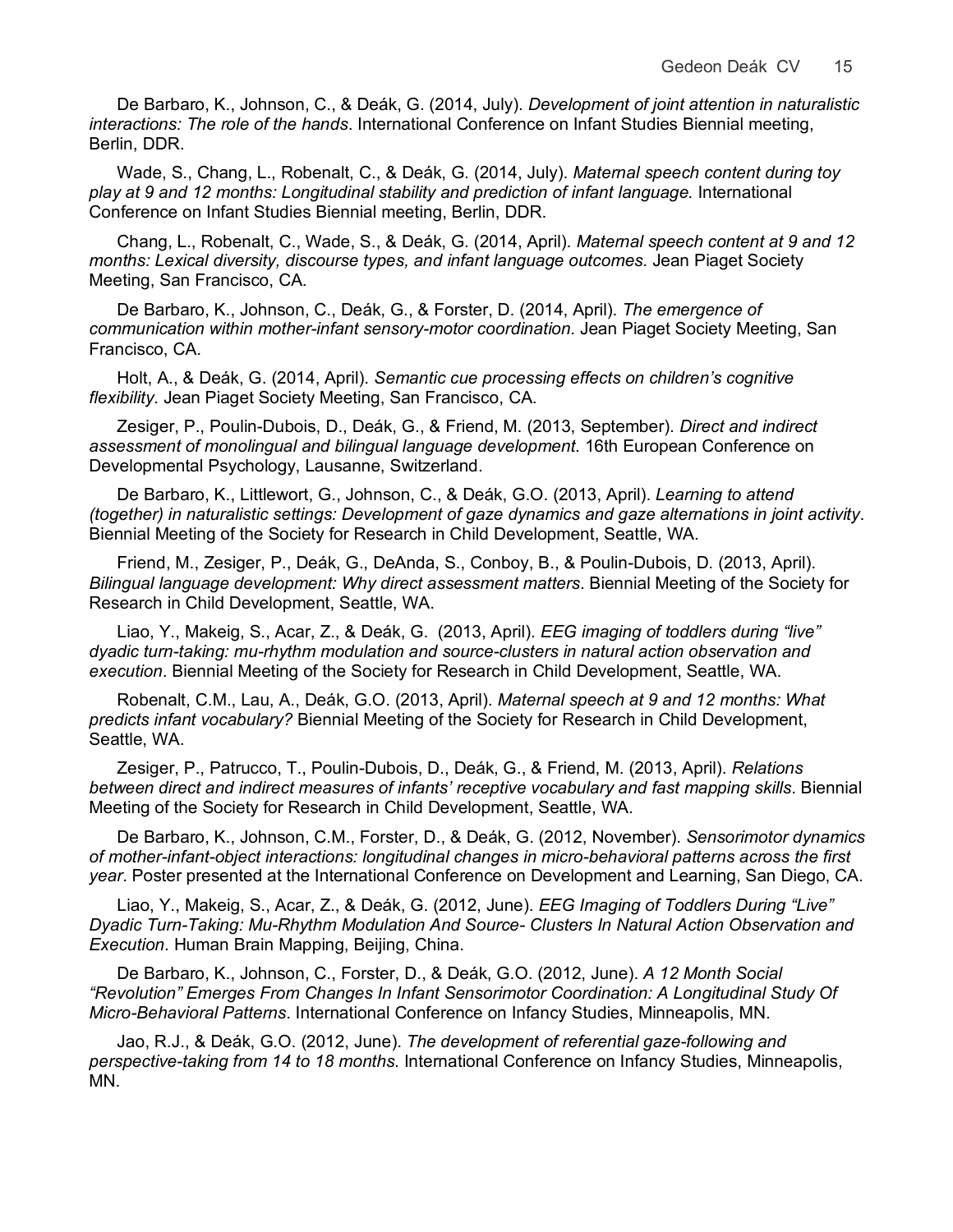Liao, Y., Makeig, S., Acar, Z., & Deák, G. (2012, June). *EEG Imaging of Toddlers During "Live" Dyadic Turn-Taking: Mu-Rhythm Modulation And Source- Clusters In Natural Action Observation and Execution*. International Conference on Infancy Studies, Minneapolis, MN.

Zavala, C., de Barbaro, K., Chiba, A., Khandrika, S., & Deák, G. (2012, June). *Infants' Attention Patterns to People and Objects: Longitudinal Relations to Cortisol and* α*-Amylase*. International Conference on Infancy Studies, Minneapolis, MN.

Liao, Y., Danly, J., Vankov, A., Makeig, S., & Deák, G. (2011, November). *Adult-like changes in mu rhythm activity in young children accompany action observation and execution in a social context*. Society for Neuroscience, Washington, DC.

de Barbaro, K., Johnson, C.M., Forster, D., & Deák, G.O. (2011, April). *Infants' multimodal object exploration in a dyadic context: Longitudinal changes in micro-behavioral patterns*. Biennial Meeting of the Society for Research in Child Development, Montreal, Canada.

Holt, A.E., & Deák, G.O. (2011, April). *Predicting educationally relevant flexibility: The role of executive functions in implicit task-switching*. Biennial Meeting of the Society for Research in Child Development, Montreal, Canada.

Narasimham, G., Cepeda, N.J., & Deák, G.O. (2011, April). *Development of rule-switching flexibility: Comparing preschoolers' performance on standard, complex & computerized card-sort tests*. Biennial Meeting of the Society for Research in Child Development, Montreal, Canada.

Deák, G.O. (2010, September). *Cognitive flexibility in children's word selection, rule-following, and word learning*. Conceptual structure, discourse and language / Embodied and situated language processing meeting, San Diego, CA.

Holt, A.E., & Deák, G.O. (2010, September). *Resolution of ambiguous pronouns by preschoolers: The role of cognitive flexibility*. Conceptual structure, discourse and language / Embodied and situated language processing meeting, San Diego, CA.

de Barbaro, K., Johnson, C.M., Forster, D., & Deák, G.O. (2010, August). *Temporal dynamics of multimodal multiparty interactions: a microgenesis of early social interaction*. Measuring Behavior: 7th International Conference on Methods and Techniques in Behavioral Research, Eindhoven, the Netherlands.

Jao, R.J., & Deák, G. (2010, August). *Infant referential gaze-following: When does intentionality*  begin? Poster presented at the 118<sup>th</sup> Annual Convention of the American Psychological Association, San Diego, CA.

Jao, R.J., Robledo, M. & Deák, G. (2010, August). *The emergence of referential gaze and perspective-taking in infants*. Annual Conference of the Cognitive Science Society, Portland, OR.

Lewis, J., Deák, G.O., Jasso, H., & Triesch, J. (2010, August). *Building a model of infant social interaction*. Annual Conference of the Cognitive Science Society, Portland, OR.

Robledo, M., Deák, G.O. & Kolling, T. (2010, August). *Infants' visual processing of faces and objects: Age-related changes in interest, and stability of individual differences*. Annual Conference of the Cognitive Science Society, Portland, OR.

Ellis, E., & Deák, G.O. (2010, June). *Expectancy learning and later vocabulary*. Poster presented at the Symposium on Research in Child Language Disorders, Madison WI.

Deák, G. (2009, October). *Emergence of joint attention: A theory is close at hand.* Joint Attention Conference, Bentley University, Waltham, MA.

Holt, A., & Deák, G. (2009, October). *Resolution of ambiguous pronouns by children: Inflexible use of pronoun lexical features.* Cognitive Development Society Meeting, Austin, TX.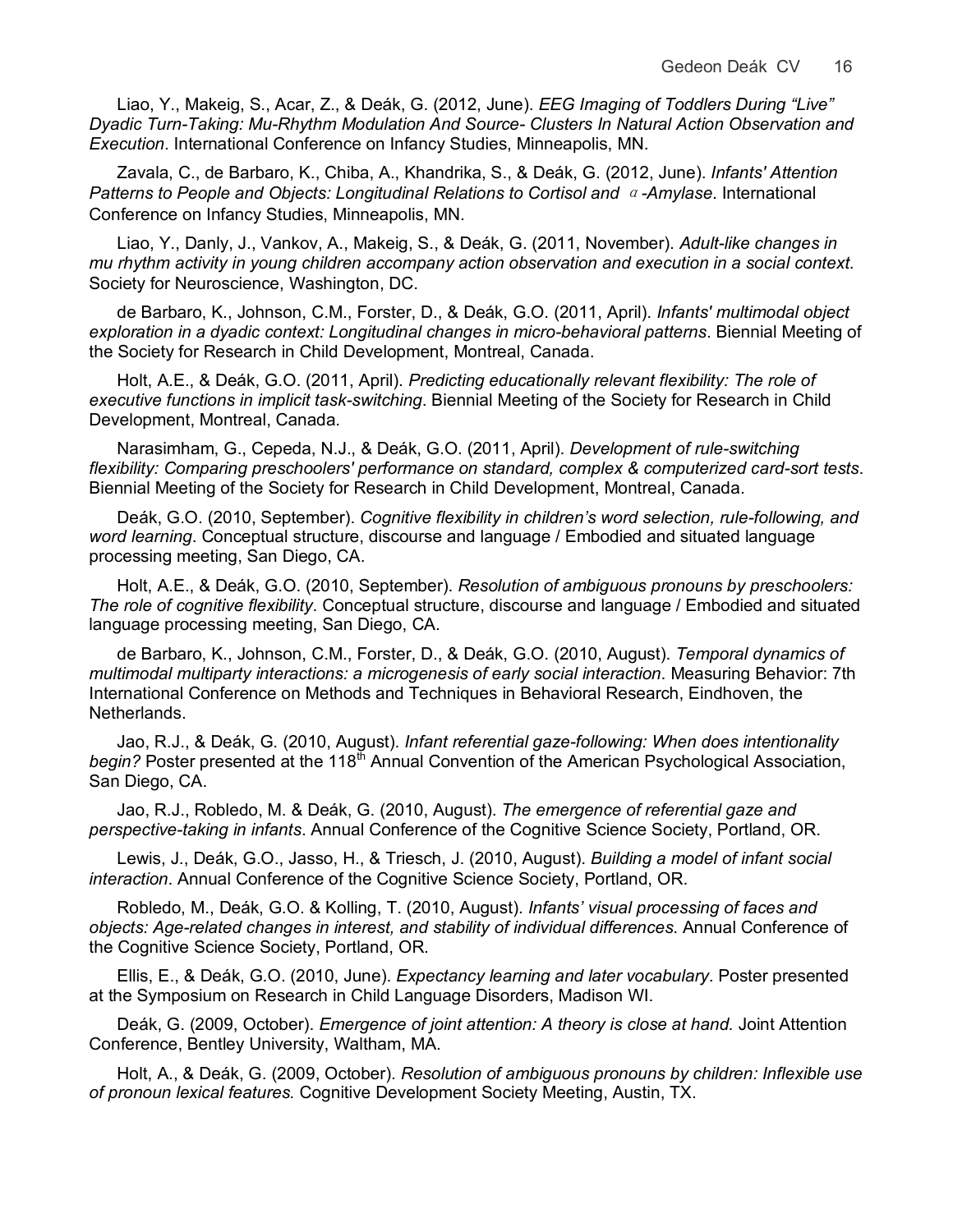Jao, J., & Deák, G. (2009, October). *Infant comprehension of visual obstruction and referential gaze following from 14 to 18 months*. Poster presented at the Joint Attention Conference, Bentley University, Waltham, MA.

Danly, J., Acuña, J.A., & Deák, G.O. (2009, June). *Infant attention-following at home: a longitudinal study from 4-9 months*. Poster presented at the International Conference on Development and Learning, Shanghai, China.

Liao, Y., Lee, K., Deák, G., & Li, H. (2009, June). *Side-effect effect is influenced by the degree of care about the event*. Poster presented at the International Conference on Development and Learning, Shanghai, China.

Long, C., Lu, X., Li, H., Deák, G.O. (2009, June). *Category label effects in Chinese children's inductive inferences*. Poster presented at the International Conference on Development and Learning, Shanghai, China.

Robledo, M., Ramundo, A., Danly, J., Acuna, J. Deák, G.O. (2009, June). *A longitudinal study of the emergence of attention-sharing in two settings*. Poster presented at the International Conference on Development and Learning, Shanghai, China.

Acuña, J., Chiba, A., & Deák, G.O. 2009, April). *Maternal Sensitivity, Shared Attention, and Infant Affect at 6 and 8 Months*. Poster presented at the Biennial Meeting of the Society for Research in Child Development, Denver, CO.

Danly, J.D., Acuña, J., & Deák, G.O. 2009, April). *A Longitudinal Study of Infant Attention-Following in the Home: Continuity and Subsequent Language Development*. Poster presented at the Biennial Meeting of the Society for Research in Child Development, Denver, CO.

Holt, A.E., & Deák, G.O. (2009, April). *ERP and Behavioral Measures Predict Developing Task-Switch Flexibility in Young Children*. Biennial Meeting of the Society for Research in Child Development, Denver, CO.

Lee, W., Choi, S., & Deák, G.O. 2009, April). *Flexible Word Learning and Rule Switching in Korean and American Preschoolers*. Poster presented at the Biennial Meeting of the Society for Research in Child Development, Denver, CO.

Lewis, J.M., Jasso, H., Deák, G.O., & Triesch, J. (2009, April). *A virtual environment for simulating infant-parent social behaviors and testing infant learning theories*. Biennial Meeting of the Society for Research in Child Development, Denver, CO.

Robledo, M., Danly, J.D., Acuña, J., Ramundo, A.A., & Deák, G.O. (2009, April). *A Longitudinal Study of the Emergence of Attention-Sharing in Different Contexts*. Poster at the Biennial Meeting of the Society for Research in Child Development, Denver, CO.

Holt, A., & Deák, G. (2009, March). *Resolving conflicting information from first-mention biases and discourse event structure in ambiguous pronoun interpretation in a short story paradigm*. 22nd Annual CUNY Conference On Human Sentence Processing, Davis, CA.

Acuña, J., Deák, G., & Chiba, A. (2008, August). *Maternal sensitivity, infant emotions, and learning to follow pointing cues at 6 and 8 months of age.* Poster presented at the International Conference on Development and Learning, Monterrey, CA.

Jasso, H., Triesch, J., & Deák, G. (2008, August). *A reinforcement learning model of social referencing.* International Conference on Development and Learning, Monterrey, CA.

Kim, H., Jasso, H., Deák, G., & Triesch, J. (2008, August). *A robotic model of the development of gaze following*. International Conference on Development and Learning, Monterrey, CA.

Robledo, M., Ramundo, A., & Deák, G. (2008, August). *Does early infant gaze- and point-following at 6 and 8 months predict social attention skills at 14 months?* Poster presented at the International Conference on Development and Learning, Monterrey, CA.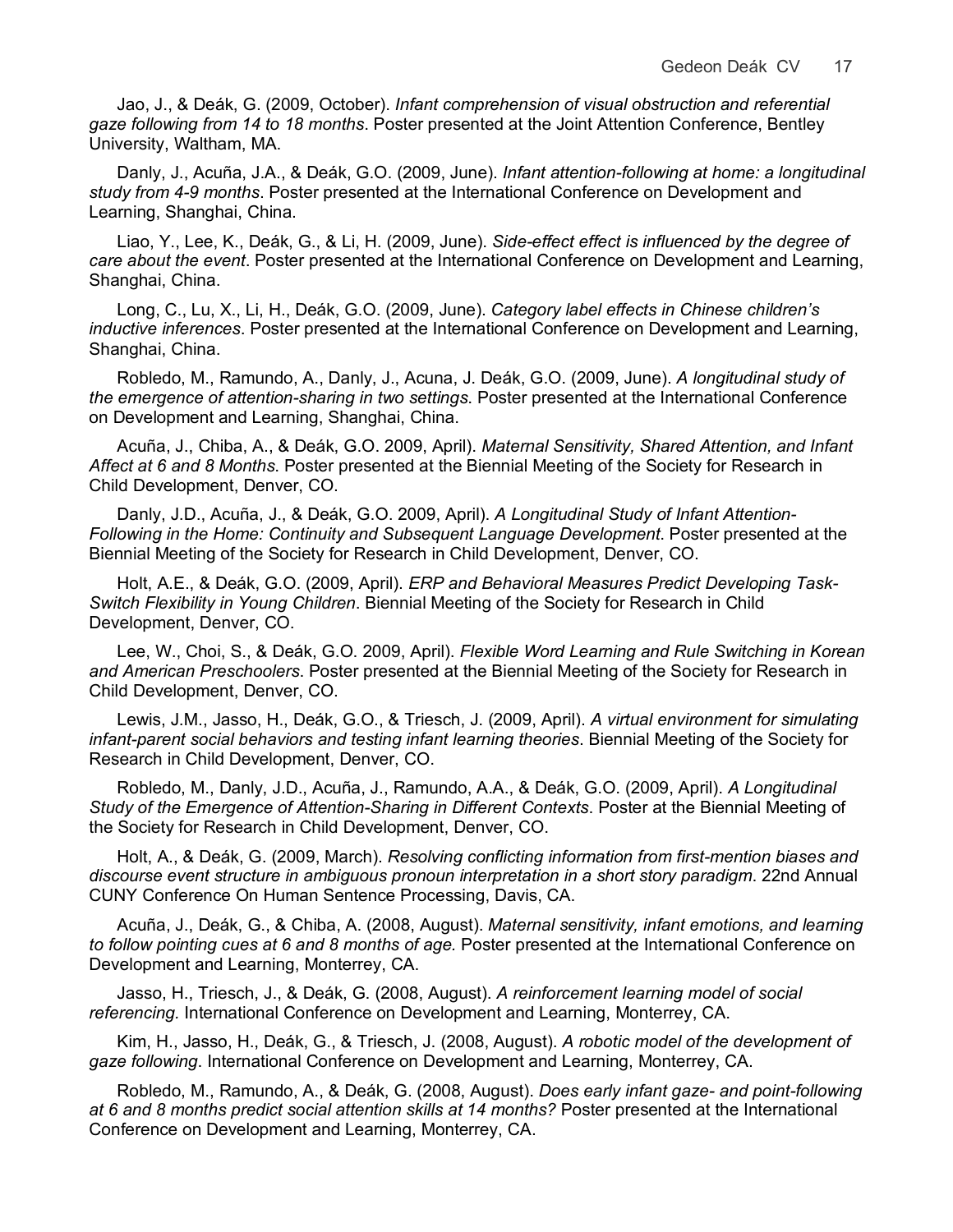Acuña, J., Danly, J., & Deák, G. (2008, March). *Do six- and eight-month-old infants follow pointing gestures? A naturalistic longitudinal study.* Poster presented at the XVI International Conference on Infant Studies, Vancouver, Canada.

de Barbaro, K., & Deák, G. (2008, March). *Smart or stressed? Individual differences in infant attention.* Poster presented at the XVI International Conference on Infant Studies, Vancouver, Canada.

Jasso, H., Triesch, J., & Deák, G. (2007, November). *A reinforcement learning model of social referencing*. Poster presented at the Third Annual Computational Cognitive Neuroscience Conference, San Diego, CA.

Holt, A., Ceponiene R., Cepeda N., Townsend J., & Deak G. (2007, November). *ERP and Behavioral Measures of Task-Switch Flexibility.* Society for Neuroscience Annual Meeting, San Diego, CA. [Abstract]

Cepeda, N.J., & Deák, G.O. (2007, April). *Children's word learning: Individual differences in flexible use of semantic cues.* Poster presented at the Biennial Meeting of the Society for Research in Child Development, Boston MA.

Jannicelli, A., & Deák, G.O. (2007, April). *Preschool children learn facts faster than words.* Poster presented at the Biennial Meeting of the Society for Research in Child Development, Boston MA.

Krasno, A. Deák, G., Triesch, J., & Jasso, H. (2007, April). *Watch the hands: Do infants learn gaze-following from parents' object manipulation?* Biennial Meeting of the Society for Research in Child Development, Boston MA.

Triesch, J., Deák, G. O., & Jasso, H. (2007, April). *Computational models of the development of gaze following: What can we learn?* Biennial Meeting of the Society for Research in Child Development, Boston MA.

Triesch, J., Jasso, H., & Deák, G. O. (2007, April). *Emergence of mirror neurons in a model of gaze following.* Poster presented at the Biennial Meeting of the Society for Research in Child Development, Boston MA.

Deák, G., Krasno, A., Jasso, H., & Triesch, J. (2006, June). *Watch the hands: Infants learn gazefollowing from parents' manual actions*. Poster presented at the International Conference on Infant Studies, Kyoto, Japan.

Jasso, Triesch, J., Deák, G., & Teuscher, C. (2006, June). *A reinforcement learning model explains the development of gaze following*. Poster presented at the International Conference on Infant Studies, Kyoto, Japan.

Deák, G. O. (2006, May). *Representing object functions: The cognitive basis of tool-use by children*. 5th International Conference on Development and Learning, Bloomington, IN.

Triesch, J., Jasso, H., & Deák, G. O. (2006, May) *Emergence of mirror neurons in a model of gaze following*. 5<sup>th</sup> International Conference on Development and Learning, Bloomington, IN.

Jasso, H., Triesch, J., Teuscher, C., & Deák, G O. (2006, February) *A reinforcement learning model explains the development of gaze following*. Seventh International Conference on Cognitive Modeling (ICCM), Trieste, Italy.

Deák, G. O. (2005, October). *Cognitive flexibility: Three conclusions that refine the concept.* Cognitive Development Society conference, San Diego, CA.

Triesch, J., Jasso, H., & Deák, G. (2005, September). *Modeling the transition from bottom-up to top-down gaze control strategies in the context of gaze following*. International Workshop on Bioinspired Information Processing, Lübeck, Germany.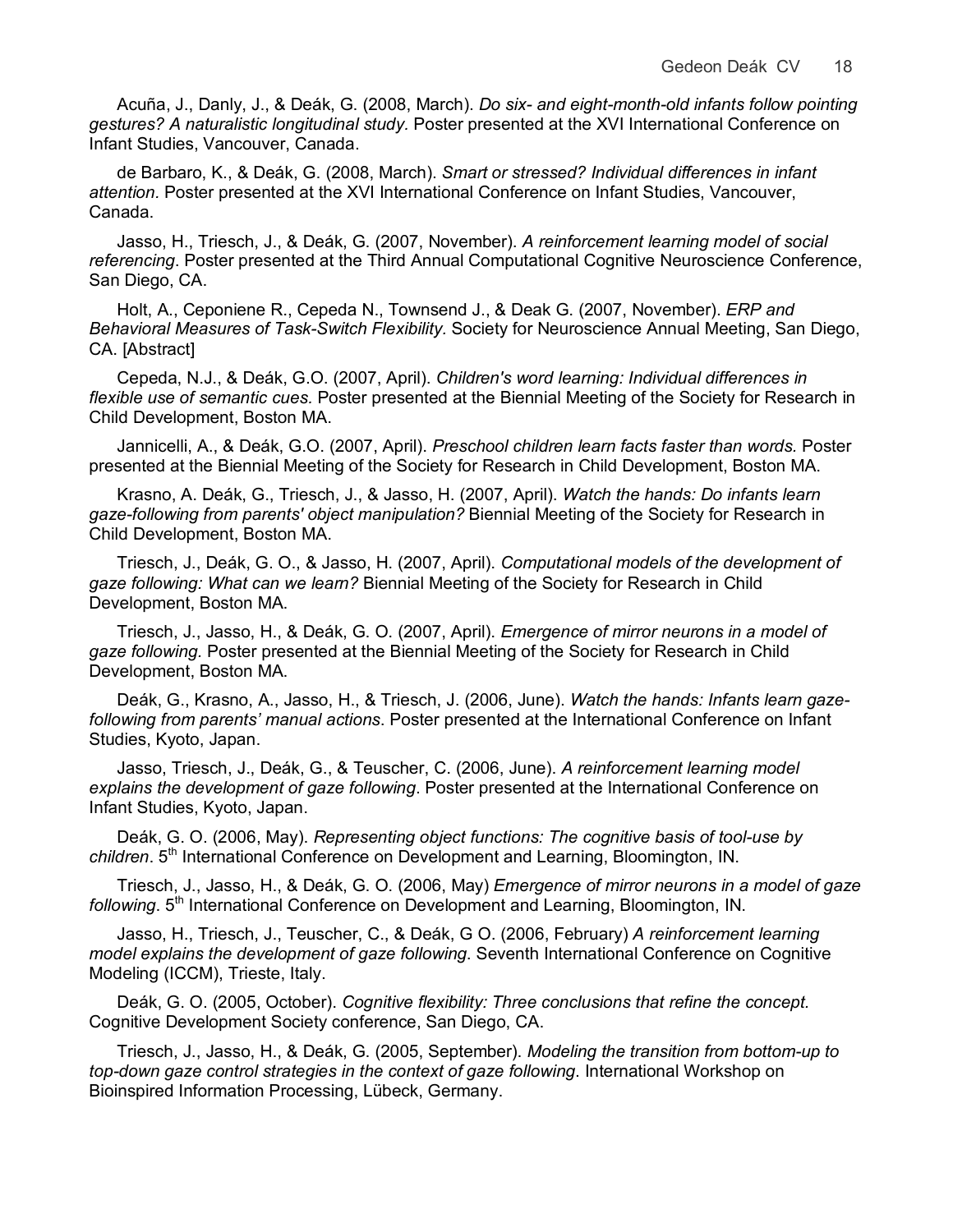Cepeda, N. J., Deák, G. O., Sedlik, S., & Weisser, R. (2005, April). *Individual and age differences in preschool children's flexible cognition*. Poster presented at the Biennial Meeting of the Society for Research in Child Development, Atlanta, GA.

Deák, G. O. (2005, April). *Preschool children can flexibly infer the functions of novel objects*. Poster presented at the Biennial Meeting of the Society for Research in Child Development, Atlanta, GA.

Deák, G., & Enright, B. (2005, April). *Choose and choose again: Question-answering, logical competence, and appearance-reality errors*. Poster presented at the Biennial Meeting of the Society for Research in Child Development, Atlanta, GA.

Legare, C., & Deák, G. O. (2005, April). *Flexibility in verbal cognition: Age, individual, and cultural differences*. Poster presented at the Biennial Meeting of the Society for Research in Child Development, Atlanta, GA.

You, Y., Deák, G., Jasso, H., & Teuscher, C. (2005, April). *Emergence of shared attention from 3 to 11 months of age in naturalistic infant-parent interactions*. Poster presented at the Biennial Meeting of the Society for Research in Child Development, Atlanta, GA.

Deák, G., Wakabayashi, Y., Jasso, H., & Triesch, J. (2004, October). *Attention-sharing in human*  infants from 3 to 11 months of age in naturalistic conditions. Poster presented at the 3<sup>rd</sup> International Conference on Development and Learning, La Jolla, CA.

Deák, G., Wakabayashi, Y., Sepeta, L., & Triesch, J. (2004, May). *Development of attention*sharing from 5 to 10 months of age in naturalistic interactions. 14<sup>th</sup> Biennial International Conference on Infancy Studies, Chicago, IL.

Triesch, J., Deák, G., Carlson, E., & Jasso, H. (2004, May). *Towards a theory of the emergence of*  gaze following: Computational models of infant social attention. 14<sup>th</sup> Biennial International Conference on Infancy Studies, Chicago, IL.

Deák, G., & Wagner, J. (2003, July). *Slow mapping in children's learning of semantic relations*. 25<sup>th</sup> Annual Conference of the Cognitive Science Society, Boston, MA.

Triesch, J., Carlson, E., Deák, G. & Movellan, J. (2003, July). *Investigating the emergence of shared attention through an embodied computational modeling approach: A progress report*. International Joint Conference on Neural Networks, Portland, OR. [IEEE abstract: http://ieeexplore.ieee.org/stamp/stamp.jsp?tp=&arnumber=1224009&isnumber=27487]

Deák, G. O. & Narasimham, G. (2003, April)*. Flexible Induction of Word Meanings: Contributions of Cognitive and Verbal Abilities.* Presented at the Society for Research in Child Development meeting, Tampa, FL.

Deák, G. O., Triesch, J., Movellan, J., & Fasel, I. (2002, October). *Modeling the emergence of*  attention sharing: Its typical development, and dysfunction in autism. Presented at the 2<sup>nd</sup> International Meeting for Autism Research (IMFAR), Orlando, FL.

Fasel, I., Deák, G. O., Triesch, J., & Movellan, J. (2002, June). Combining embodied models and empirical research for understanding the development of shared attention. Presented at the 2<sup>nd</sup> International Conference on Learning and Development, Cambridge, MA.

Deák, G. O. (2001, May). *The case against domain-specific inductive processes: evidence from children's word learning*. Presented at the 31st Jean Piaget Society meeting, Berkeley, CA.

Deák, G. O. (2001, April). *Do children have specialized word learning mechanisms? Critical overview and new evidence.* Presented at the Society for Research in Child Development meeting, Minneapolis, MN.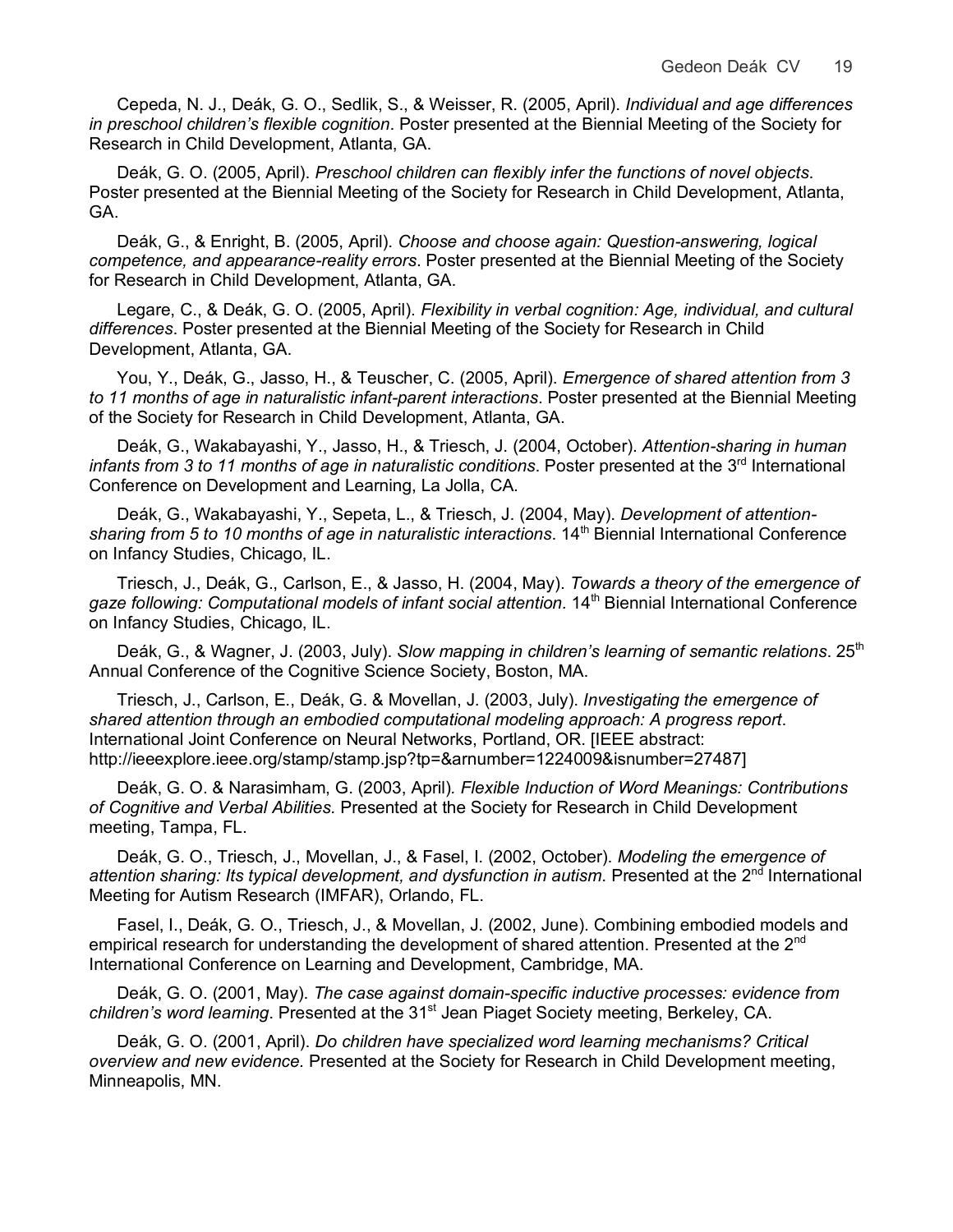Walden, T., Deák, G., Yale, M., & Lewis, A. (2001, April). *Eliciting and Directing One-year-olds' Visual Attention: A Comparison of Seven Cue Combinations*. Presented at the Society for Research in Child Development meeting, Minneapolis, MN.

Deák, G. O. (1999, April). *Task construal, inhibition, and flexibility: Evidence from preschoolers' word learning.* Presented at the Society for Research in Child Development meeting, Albuquerque, NM.

Hughes-Wagner, J., & Deák, G. (1999, April). *Learning semantic relations between novel words.* Presented at the Society for Research on Child Development meeting, Albuquerque, NM.

Deák, G., Ray, S. D., & Brenneman, K. (1998, July). *The perseverative basis of appearance-reality errors*. Presented at the 28th Jean Piaget Society meeting, Chicago, IL.

Ray, S. D., Deák, G. O., & Pick, A. D. (1997, June). *The development of inductive consistency and flexibility: Sorting and labeling by shape and function.* Presented at the 27th Jean Piaget Society meeting, Santa Monica, CA.

Deák, G. (1997, April). *Constructing and maintaining multiple representations: Evidence from naming and appearance-reality tasks.* Presented at the Society for Research in Child Development meeting, Washington, D.C.

Deák, G. & Yen, L. (1997, April). *"What looks like a plexus and has a toggle?" Riddles of the development of flexible induction.* Presented at the Society for Research in Child Development meeting, Washington, D.C.

Deák, G., Pick, A. D., & Flom, R. (1997, April). *The effects of gesture, target, and relative spatial location on joint attention in 12- and 18-month-olds.* Presented at the Society for Research in Child Development meeting, Washington, D.C.

Deák, G. (1996, June). *Developmental factors in a task-filter model of inductive inference.*  Presented at the 26th Jean Piaget Society meeting, Philadelphia, PA.

Deák, G., & Maratsos, M. (1996, April). *Preschoolers produce multiple words for unfamiliar objects.* Presented at the 28th Stanford Child Language Research Forum, Palo Alto, CA.

Deák, G. (1996, March). *Flexible feature selection in young children's inductions about novel objects.* Presented at the 14th Conference on Human Development, Birmingham, AL.

Deák, G. O. & Bauer, P. J. (1995, March). *The role of item identification on preschoolers' inductive inferences about drawings and objects.* Presented at the Society for Research in Child Development meeting, Indianapolis, IN.

Deák, G., Flom, R., Pick, A., Bottolene, A. & Burt, J. (1995, March). *The effects of gesture and target on joint visual attention in 12- and 18-month-olds.* Presented at the Society for Research in Child Development meeting, Indianapolis, IN.

Deák, G. & Pick, A. (1994, July). *What is a penlight? Preschoolers' systematic and flexible use of abstract categorization criteria.* Presented at the APS Student Research Competition Award Symposium, 6th American Psychological Society meeting, Washington, D.C.

Deák, G. (1994, June). *The role of Descartes' framework in explanations for developmental phenomena.* Presented at the 24th Jean Piaget Society meeting; Chicago, IL.

Deák, G. (1994, April). *The flexibility of preschoolers' categorization decisions.* Presented at the 13th Conference on Human Development, Pittsburgh, PA.

Deák, G. & Maratsos, M. (1994, April). *Plurality of reference: Preschoolers apply multiple labels to the same object.* Presented at the 13th Conf. on Human Development, Pittsburgh, PA.

Deák, G. & Bauer, P. J. (1993, June). *Preschoolers' information use in categorization decisions.* Presented at the 23rd Jean Piaget Society meeting, Philadelphia, PA.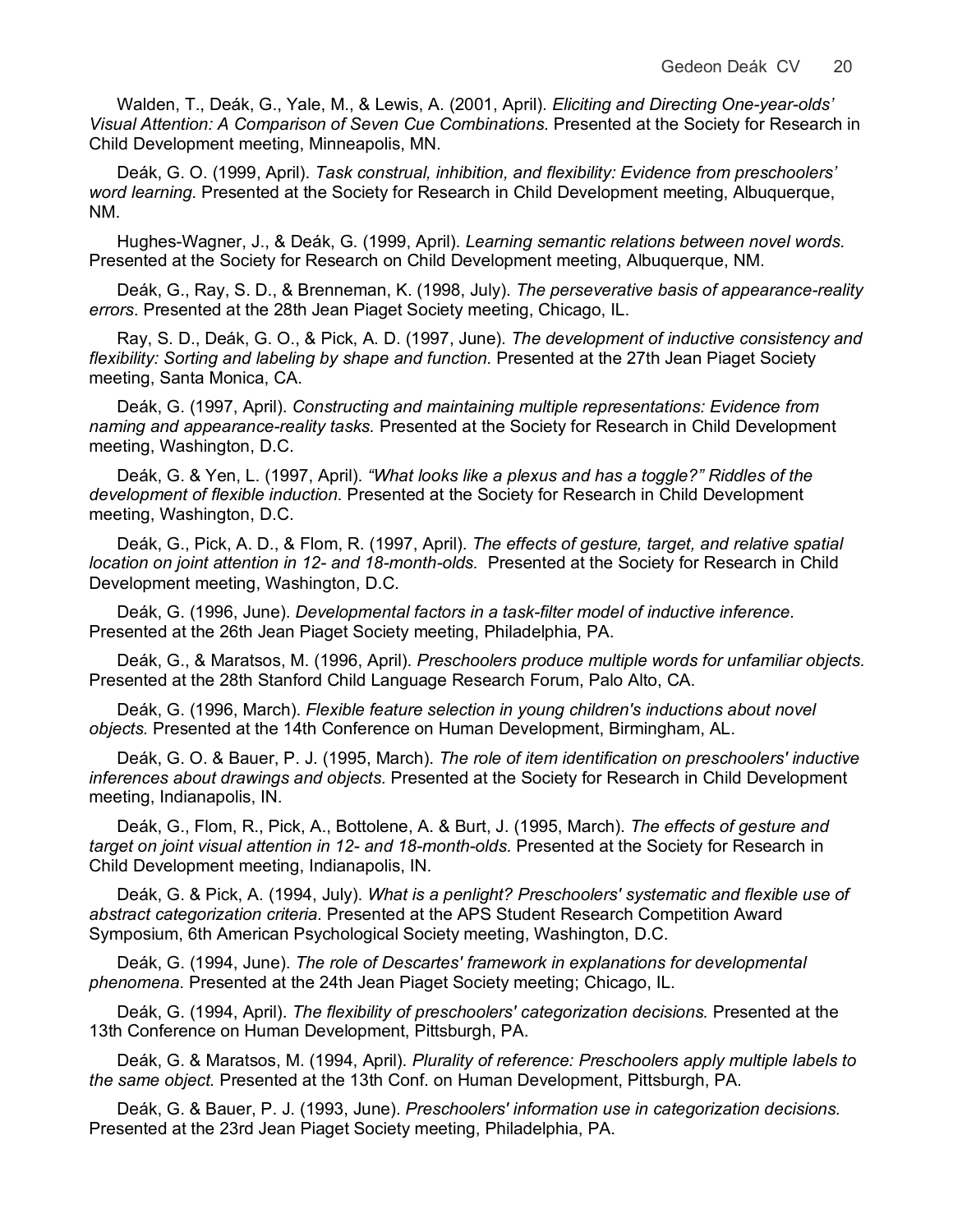Deák, G. & Bauer, P. J. (1993, March). *The effects of task clarity on preschoolers' and adults' categorization choices.* Presented at the Society for Research in Child Development meeting, New Orleans, LA.

Deák, G. & Pick, A. D. (1993, March). *Flexibility and systematicity in young children's categorization choices.* Society for Research in Child Development meeting, New Orleans, LA.

#### *Unrefereed Meetings*

Adrian, J. A., & Deák, G.O. (2017, May). *Reward prediction by parents and toddlers - An EEG study of social interaction*. Southern California Cognitive Development Conference, UCLA, Los Angeles, CA.

Chang, L., & Deák, G.O. (2017, May). *Near, Far, Same, Different: Content of Maternal Speech Depends on Infants' Gaze and Object Handling*. Southern California Cognitive Development Conference, UCLA, Los Angeles, CA.

Zhang, V., Chang, L., & Deák, G. (2017, May). *Infants' gaze-hand coordination during mother- and infant-initiated toy play*. Southern California Cognitive Development Conference, UCLA, Los Angeles, CA.

Ng, K., Ragland, S., Chang, L., & Deák, G. (2016, May). *Maternal speech, shared attention, and maternal responsiveness in dyadic interactions of mothers and infants.* Southern California Cognitive Development Conference, UCLA, Los Angeles, CA.

Li, A., Vincent, S., Makeig, S., & Deák, G. (2016, January). *Expectancy violation in dyadic interactions: EEG analyses.* Temporal Dynamic of Learning Center Annual Meeting, San Diego, CA.

Williams, M., Conlon, D., Baron, M., Li, A., Vincent, S., Droge, E., & Deák, G. (2016, January). *Patterns of verbal and non-verbal communication and performance during a dyadic turn-taking game.*  Temporal Dynamic of Learning Center Annual Meeting, San Diego, CA.

Chang, L. Ziebol, T., Wade, S., & Deák, G. (2015, February). *Quality or quantity: How parental speech input contributes to infant language learning.* Temporal Dynamic of Learning Center Site visit, San Diego, CA.

Chang, L. Robenalt, C., Wade, S., & Deák, G. (2013, February). *Maternal speech content at 9 and 12 months: Lexical diversity, discourse types and infant language outcomes*. Temporal Dynamic of Learning Center Annual Meeting, San Diego, CA.

Jourdain, L., Lau, A., Robenalt, C., Woo, J., & Deák, G. (2012, April). *Does maternal speech content at 9 and 12 months predict language and social skills in the second year?* Southern California Cognitive Development (Sandyneck) Conference, San Diego, CA.

Deák, G. (2012, March). *From joint attention to language: Results from a longitudinal investigation*. Center for Research in Learning Seminar, San Diego, CA.

De Barbaro, K., Johnson, C.M., Forster, D., & Deák, G.O. (2012, February). *Sequential analyses of multimodal, multiparty interactions: A microgenesis of early social development.* Temporal Dynamic of Learning Center Annual Meeting, San Diego, CA.

Liao, Yu., Makeig, S., & Deák, G. (2012, February). *EEG and action analysis of toddlers and parents in a turn-taking game*. Temporal Dynamic of Learning Center Annual Meeting, San Diego, CA.

Liao, Y., Danly, J., Vankov, A., Makeig, S., & Deák, G.O. (2011, May). *Adult-like changes in mu rhythm activity in young children accompany action observation and execution in a social context*. Institute of Neural Computation Research Symposium, San Diego, CA.

De Barbaro, K., Johnson, C.M., Forster, D., Littlewort, G., & Deák, G.O. (2011, January). *Sequential analyses of multimodal, multiparty interactions: A microgenesis of early social development*. Temporal Dynamics of Learning Center All-Hands Meeting, San Diego, CA.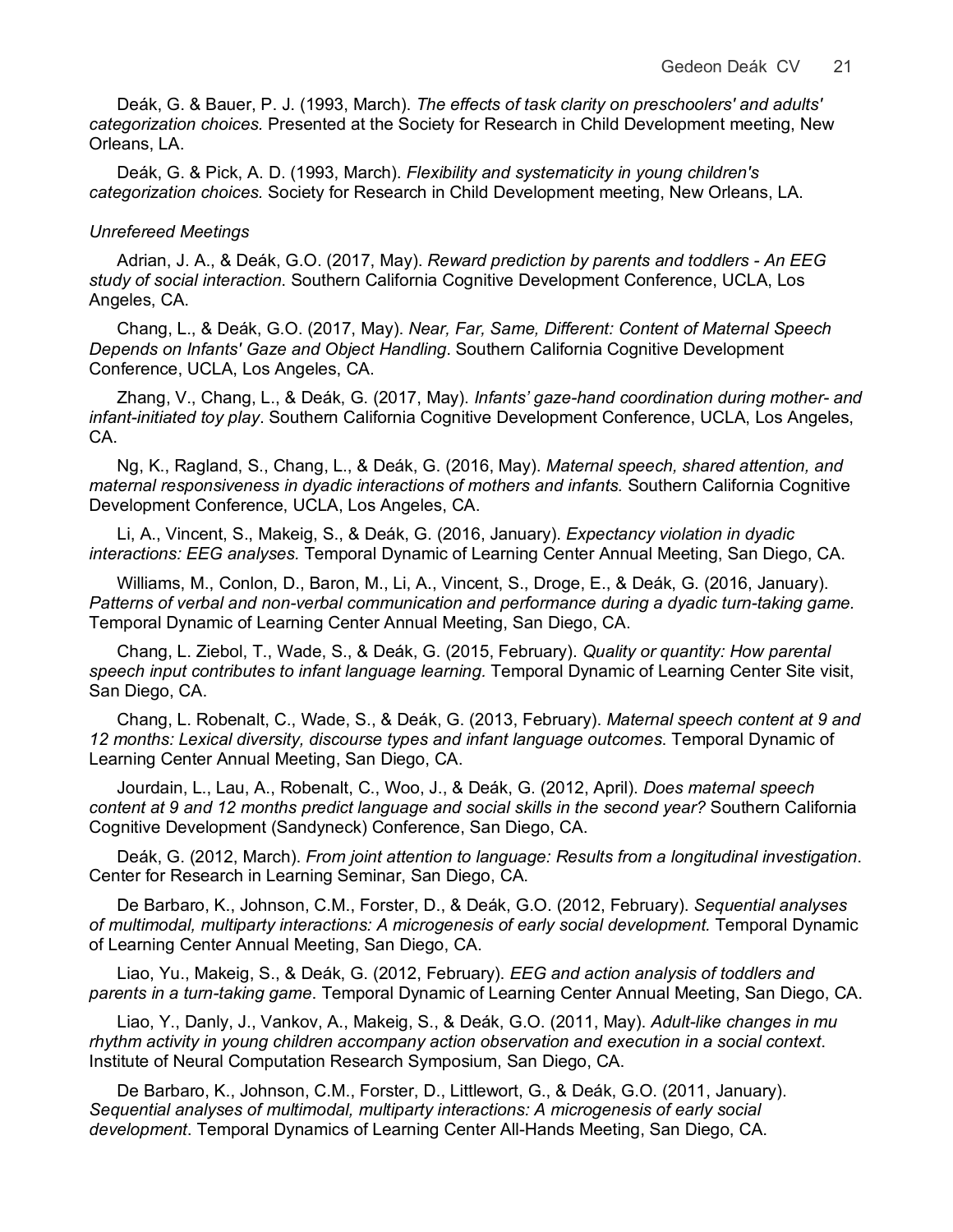Robledo, M., Deák, G.O., Tallal, P., & Benasich, A. (2010, June). *Rapid Auditory Processing in toddlers: Piloting a new behavioral test*. Temporal Dynamics of Learning Center site visit, San Diego, CA.

Deák, G.O., & Triesch, J. (2010, February). *Where do social skills come from? Monitoring and modeling the emergence of infant attention-sharing*. NSF Human Social Dynamics Principal Investigators' meeting, Arlington, VA.

De Barbaro, K., Johnson, C.M., Forster, D., & Deák, G.O. (2010, January). *Development of "youme-it" attention in mother-infant interactions: An analysis of temporal dynamics*. Temporal Dynamics of Learning Center All-Hands Meeting, San Diego, CA.

Liao, Y., Danly, J., Vankov, A., Makeig, S., & Deák, G.O. (2010, January). *Behavior and EEG brain dynamics of parent and infant in an imitation game*. Temporal Dynamics of Learning Center All-Hands Meeting, San Diego, CA.

Zavala, C., de Barbaro, K., Chiba, A., & Deák, G.O. (2010, January). *Does stress influence infant attention patterns over time?* Temporal Dynamics of Learning Center All-Hands Meeting, San Diego, CA.

Deák, G.O. (2009, July). *The development of social attention in human infants*. 6th Annual Meeting of the Society for Autonomous Neurodynamics (SAND), San Diego, CA.

Acuña, J., Danly, J., & Deák, G. (2008, May). *Title.* Presented at the Southern California Symposium on Cognitive and Language Development (Sandyneck), Irvine, CA.

Robledo, M., Ramundo, A., Deak, G. (2008, May). *Does early infant gaze & point following at 6 & 8 months predict social attention skills at 14 months?* Presented at the Southern California Symposium on Cognitive and Language Development (Sandyneck), Irvine, CA.

Deák, G.O., & Jannicelli, A. (2007, October). *Preschool children learn facts faster than words*. Poster presented at the Cognitive Development Society meeting, Santa Fe, NM.

Narasimham, G., Deák, G.O., & Cepeda, N.C. (2007, October). Individual differences in ruleswitching flexibility: Comparing children's performance on the DCCS and the 3-DCCS. Poster presented at the Cognitive Development Society meeting, Santa Fe, NM.

Jasso, H., Triesch, J., Teuscher, C., & Deák, G. (2006, May). *Modeling the transition from bottomup to top-down gaze control strategies in the context of gaze following*. Thirteenth Joint Symposium on Neural Computation (JSNC), La Jolla, CA, USA.

You, Y., Deák, G., Jasso, H., Teuscher, C., & Wood, C. (2005, October). *Emergence of shared attention from 3 to 11 months of age in naturalistic infant-parent interactions*. Poster presented at the Cognitive Development Society meeting, San Diego, CA.

Narasimham, G., & Deák, G. O. (2001, October). *Inductive and deductive flexibility in 3- and 4 year-old children: Effects of task and complexity.* Poster presented at the Cognitive Development Society meeting, Virginia Beach, VA

Deák, G. O., Ray, S., & Pick, A. D. (1999, October). *The development of consistent & flexible induction: why preschoolers sort by shape or function.* Poster presented at the Cognitive Development Society meeting, Chapel Hill, NC.

Deák, G. O. (1998, November). *Preschoolers' flexible induction of word meanings: Inhibitory, logical, and metacognitive factors.* Psychonomics Society meeting, Dallas, TX.

# **Courses and Lectures Taught**

*Lectures*

Science of Learning Centers trainee meetings and 'bootcamps': 5 lectures UCSD Center for Human Development: 1 lecture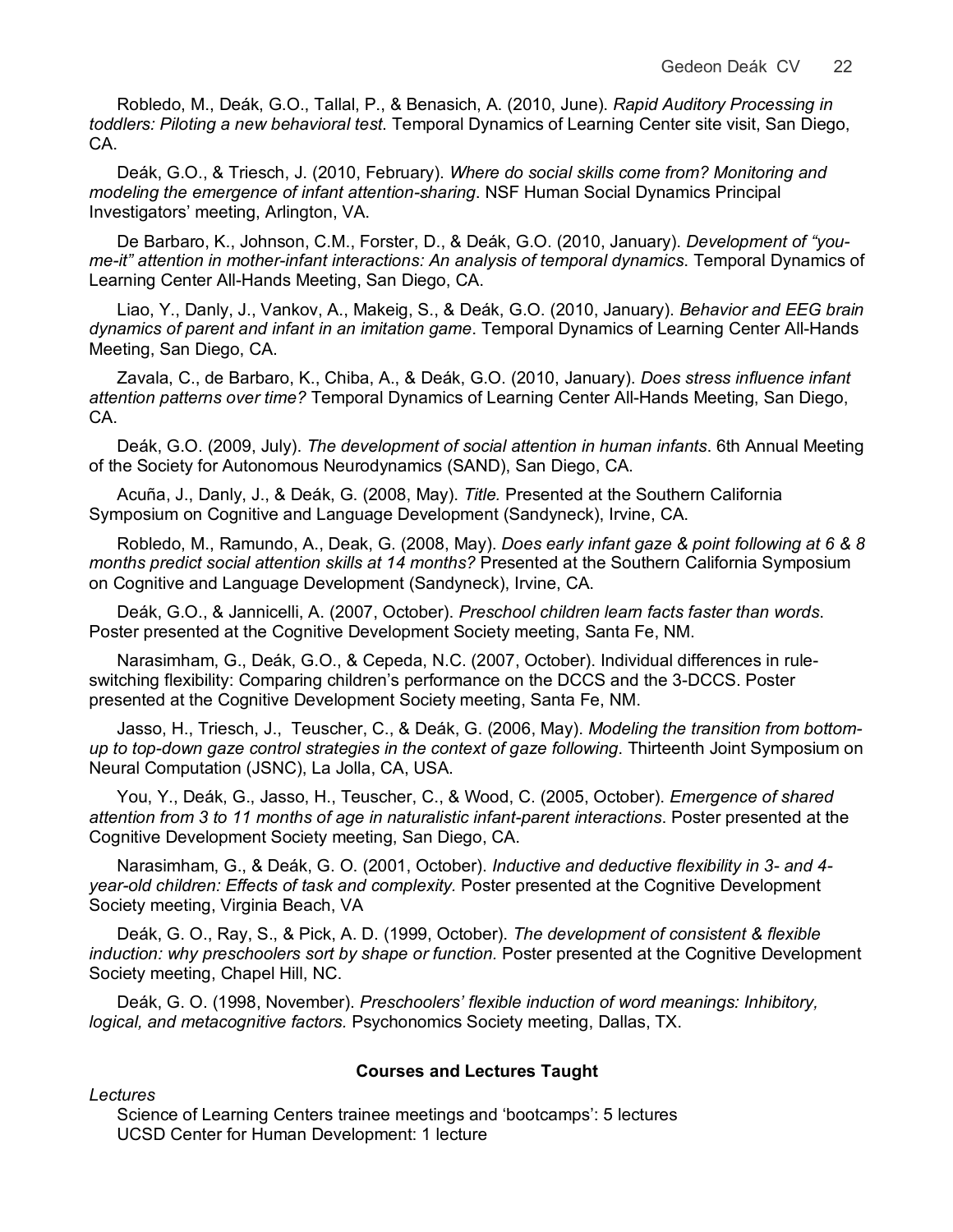UCSD Center for Research in Language: 3 lectures UCSD Cognitive Science classes: 20 undergraduate and 3 graduate lectures UCSD Dept. Cognitive Science: 2 undergraduate and 6 graduate lectures UCSD Human Development Program: 10 undergraduate and 4 graduate lectures UCSD IGERT Vision and Learning trainee meetings: 5 graduate lectures UCSD Pre-med student group: 1 lecture UCSD Psychology Department: 1 graduate lecture; 1 brown-bag Vanderbilt University: 6 graduate lectures *Graduate Courses Taught (\* = current or recurring)* Categorization and Concept Formation (seminar) Developing Language Comprehension (seminar) Development of Inductive Thinking (seminar) Development of the Social Brain (seminar)\* Embodied Models of Development (seminar co-taught with Jochen Triesch) Language Development: The Lexicon (moderated seminar) Problem Solving and Reasoning in Children and Adults (moderated seminar) Theories of Cognitive Development (seminar) *Undergraduate Courses Taught (\* = current or recurring)* \*Brain Development and Cognitive Change (upper-level survey course) \*The Developing Mind (upper-level survey course) Cognitive Development and Education (upper-level survey course) Development of Mechanisms of Motivation (senior seminar) \*How Minds Create Religion and Superstition (freshman mini-seminar) Introduction to Developmental Psychology (survey course) \*Introduction to Cognitive Science (moderated survey/symposium) \*Laboratory/Seminar in Cognitive Development (mixed practicum-seminar) Seminar for Cognitive Science and Neuroscience Students (SCANS) (talk series for majors) Semantic and Conceptual Development (senior seminar)

Thought and Language in Child Development (senior seminar)

#### **Administrative Service**

| University of California, San Diego                           |                             |
|---------------------------------------------------------------|-----------------------------|
| Academic Senate Council                                       | $2017 - 2018$               |
| Child Care committee (Chair, 2010-11)                         | 2009 - 2011; 2013-14        |
| <b>Faculty Bullying Policy Workgroup</b>                      | $2017 - 2018$               |
| <b>Faculty Survey Workgroup</b>                               | $2017 - 2018$               |
| Faculty Welfare Committee (vice-chair 2015-16; chair 2016-27) | $2013 - 2017$               |
| Frontiers of Innovation Scholars Program                      |                             |
| Undergrad applicants review panel (Chair)                     | $2014 - 2015$               |
| Postdoctoral review panel                                     | $2017 - 2018$               |
| Health Campus Initiative: Faculty representative              | $2017 - 2018$               |
| Hellman Fellowship Review Panel                               | 2008                        |
| Library committee                                             | $2007 - 2008$               |
| <b>Planning and Budget</b>                                    | $2018 - 2019$               |
| Center and Program for Human Development (UCSD)               |                             |
| Executive committee                                           | $1999-$                     |
| Ad hoc committee: standards for language courses              | 2009                        |
| Ad hoc personnel review committee                             | 2014                        |
| Department of Cognitive Science (UCSD)                        |                             |
| Academic Senate representative (alternate 2014-16)            | 1999-2001, 2010-16, 2017-18 |
| Ad hoc committee: Faculty evaluation standards (chair)        | $2016 -$                    |
|                                                               |                             |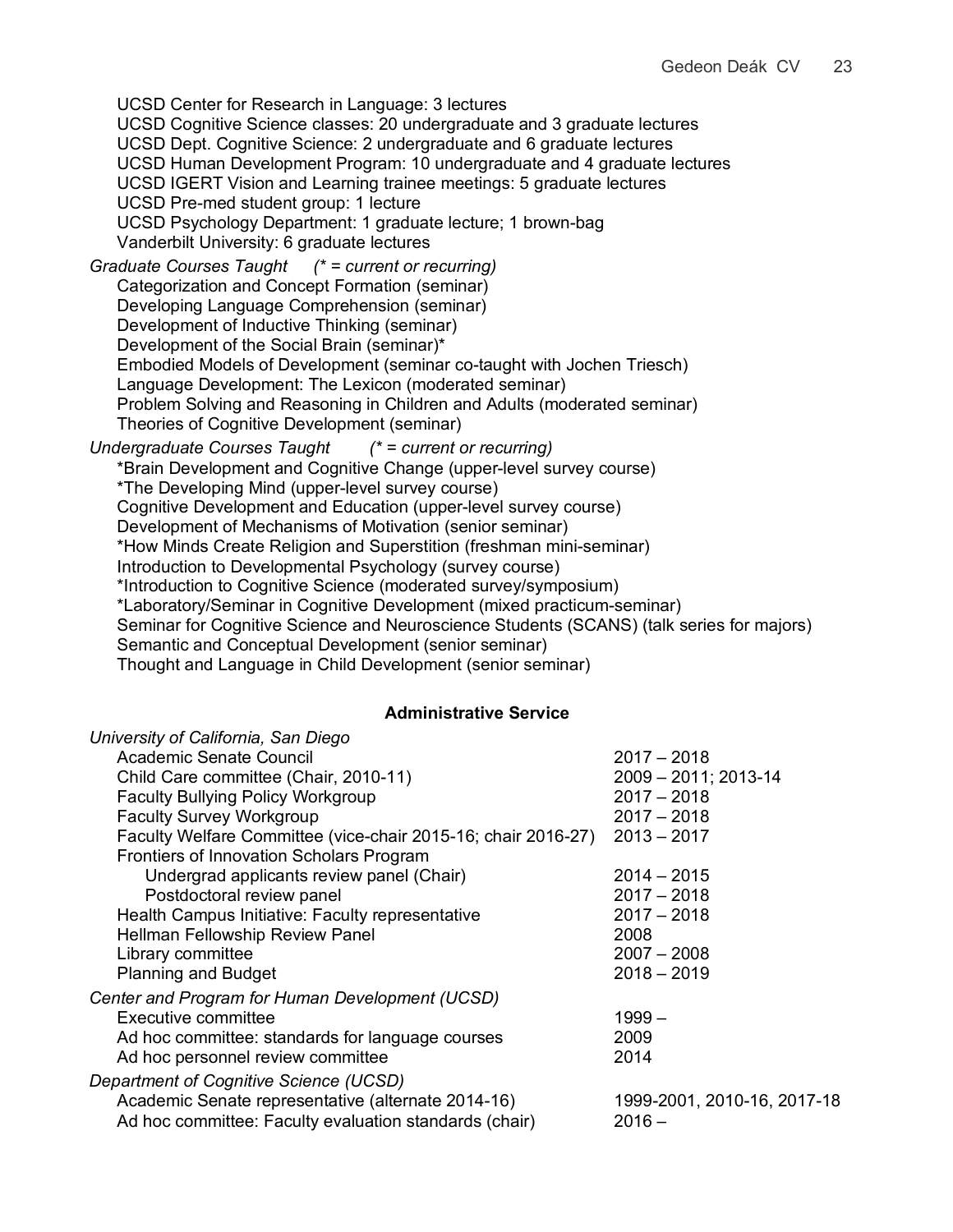| Ad hoc lecturer review committee (chair)<br>Ad hoc personnel review committee (M. Boyle)<br>'Charting the course' ad hoc committee<br>Colloquium committee<br>Development committee<br>English Language Certificate examiner (graduate TAs)<br>Faculty search committee<br>Graduate admissions committee | $2016 - 2017$<br>2014<br>2006<br>$2002 - 2004$<br>$2005 - 2006$<br>2018<br>2006 - 2007 (chair); 2018-19<br>2008 - 2009 & 2018-19: chair |
|----------------------------------------------------------------------------------------------------------------------------------------------------------------------------------------------------------------------------------------------------------------------------------------------------------|-----------------------------------------------------------------------------------------------------------------------------------------|
| Graduate co-advisor<br>Space committee<br>Social events committee                                                                                                                                                                                                                                        | $2000 - 2002$ ; $2004 - 2005$<br>$2010 - 2011$<br>1999 - 2001<br>$2008 - 2009$<br>$2004 - 2005$                                         |
| Education Studies Program (UCSD)<br>Faculty search committee                                                                                                                                                                                                                                             | $2004 - 2005$                                                                                                                           |
| Peabody College (Vanderbilt)<br><b>Budget committee</b><br>Instructional faculty, teaching technology initiative<br><b>Faculty affairs committee</b><br>Child research participant database creator and chair<br>Department web-page creator                                                             | $1998 - 1999$<br>$1996 - 1997$<br>$1995 - 1997$<br>$1995 - 1999$<br>1995 - 1999                                                         |

# **Advising and Mentoring**

Faculty mentor, Thurgood Marshall College Mentorship Program for transfer students (2008 –)

- Graduate Advisor: Julia Adrian (2016-), Lucas Chang (2013-), Kaya de Barbaro (PhD, UCSD 2011), Jingjing Evans (2002-2003), Anna Holt (PhD, UCSD 2011), Kevin Jenson (2015-), Adam Mekrut (2013-14), Jennifer Hughes Wagner (MA, Vanderbilt Univ), Loulee Yen (MA, Vanderbilt U)
- Graduate co-advisor: Erica Ellis (PhD candidate UCSD/SDSU), Hanna Gelfand (2009-2011), Josh Lewis (PhD, UCSD 2011), Gayathri Narisimhan (PhD, Vanderbilt Univ), Shanna Ray (PhD, Vanderbilt U), Shannon Rodrigue (PhD UCSD/SDSU 2006), Yu Shen (CSE), Monica Sweet (PhD, UCSD 2003), Will Wright (2014-15), Yu Liao (PhD, Southwest University 2011)
- Graduate Thesis and/or Predoctoral Committee Member: Arielle Borovsky, Jenny Collins, Tristan Davenport, Josh Davis, Stephanie De Anda, Rachel Flynn (UC-Riverside), Daniel Frysinger, Hanna Gelfand, Jessica Giles, Marisa Grigonis, Rob Gougelet, Kristi Hendrickson, Mitchell Hershbacher, Brooke Ingersoll, Isabella Killeen, Hyundo Kim, Alvin Li, Christopher Lovett, Corrina Most, Jonathan Nelson, Amy Pace, Carson Miller Rigoli, Victoria Romero (Claremont Graduate School), Adam Streed, Walter Talbott, Kate Teffer, Melanie Tumlin, Christine Whalen, Linnea Wilder, Ying Wu
- Undergraduate UCSD honors thesis advisees: Karen Hess, Joanna Jao, Anna Krasno (not completed), Jacqueline Overton, Ana Ramundo, Vanessa Williams, Corrine Zavala, Vivian Zhang, Matt Zils
- Host to visiting graduate and postdoctoral scholars: Rashmi Gupta (Univ. Geneva), Thorsten Kolling (Gothe Univ.), Yu Liao (Southwest Univ., China), Gabriella Óturai (Goethe Univ.), Luo Rong (Nanjing Normal Umiv.), Nikodem Rybek (Univ. Queensland), Gong Yinnqing (Huzhuo Teachers College), Qin Zhang (Beijing Normal Univ.)
- Visiting or Remote Undergraduate Advisor: Kevin Blau (UCLA), Brett Boeh (Univ. Portland), Alyssa Brown (UCLA), Emily Dinnerman (UCSC), Kristyn Hensby (Univ. Queensland), Max Masich (Univ. Chicago), Nicholas McQueen (CCSD), Tennisha Riley (VA Commonwealth Univ.), Jessica Roden (Vassar College), Donni Staley (Rice Univ.), Eden Temple (Bennington College)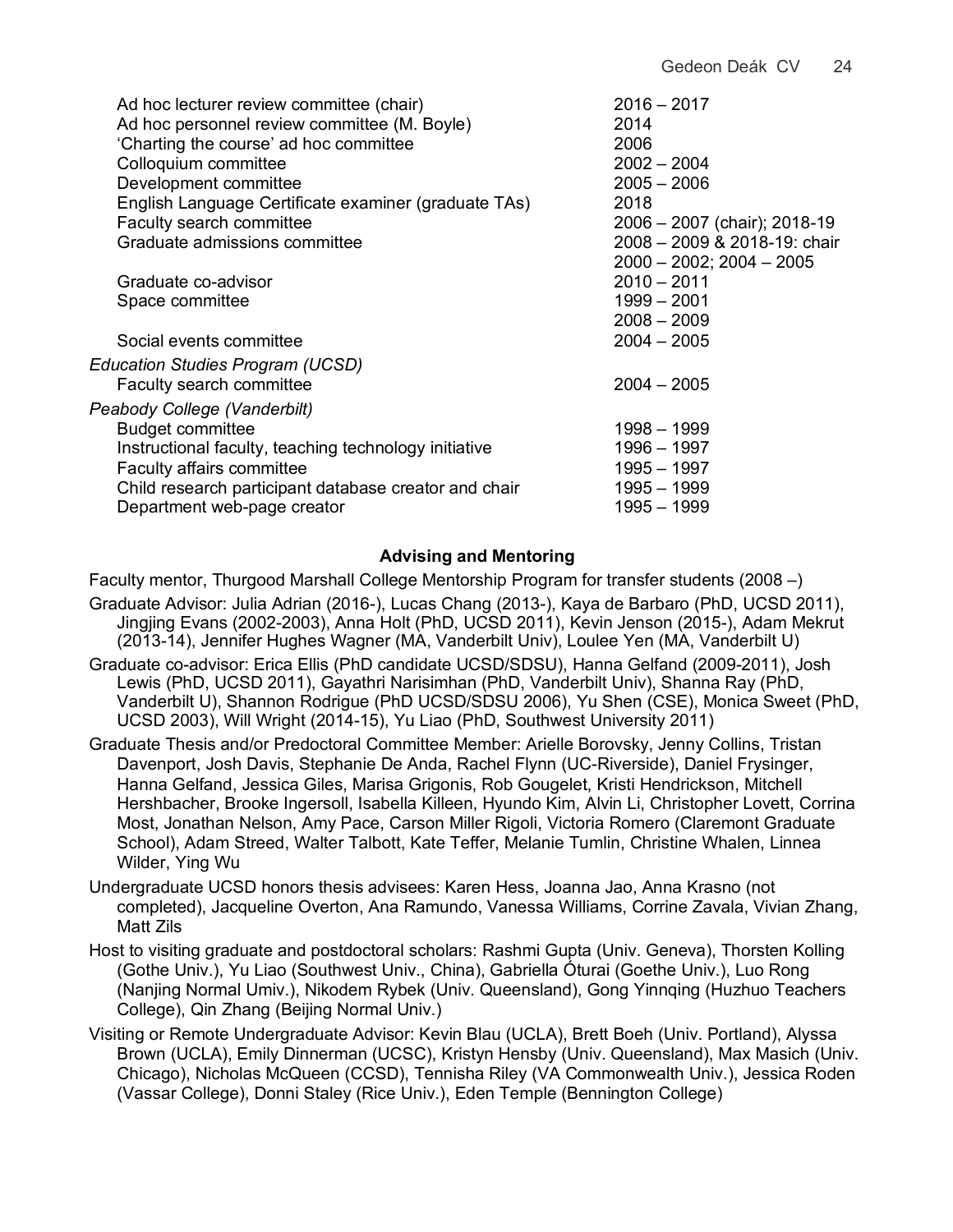Preuss School (Charter High School: College Preparatory program for under-represented students): Mentor for student research interns (2008-2013, 2016)

High School practicum advisees: Josh Herz, Madelyne Quiroz

Senior Faculty Mentor for UC Junior Faculty (Anne Warlaumont, UC-Merced)

REU (Research Experiences for Undergraduates) advisor for 10 CAMP/McNair/STAR/TDLC students

## **Professional Service**

Advisory board, Susan Gray School (Nashville, TN), 1997 – 1999

APA Division 7 Dissertation Award Review Committee (2002)

Associate Editor, IEEE *Transactions on Autonomous Mental Development* (2008 – )

Associate Editor, *Child Development Research* (2010 –)

Co-organizer of *Development of Electrophysiology, Affect, and Perception-Action* journal club (with Yu Liao and Kaya de Barbaro, 2011-2013)

Co-organizer of Deep Learning Neural Network reading group (with T.P. Jung, Summer, 2017)

Co-organizer or program committee, International Conferences on Development & Learning, Co-organizer, ICDL 2004 (San Diego, CA)

Organizing committee & reviewer, ICDL 2005 (Osaka, Japan), ICDL 2006 (Bloomington, IN) Program committee/reviewer: ICDL 2007 (London, UK), ICDL 2008 (Monterrey, CA), ICDL/EpiRob 2015 (Providence, RI)

Publicity chair (North America): ICDL 2009 (Shanghai, PRC), 2012 (San Diego, CA), and Osaka (2013)

Co-organizer; *Learning to Attend, Attending to Learn: Neurological, Behavioral, and Computational Perspectives* workshop (http://www.attention-learning.com/) , San Diego, Nov ember, 2013.

Consultant for school development proposal by John Moores, III

Discussant/Moderator, Graduate student poster session, India National Academy of Psychology Conference, Delhi, India, December, 2010.

Editorial boards; *Frontiers in Human Neuroscience* (2014 –), *Journal of Cognition and Development* (2002 –), *Open Artificial Intelligence Journal* (2008 –2010)

Grant special study section, National Institute of Child Health and Development, 2013

- Grant study sections, National Science Foundation (Social, Behavioral, and Economic Sciences), Arlington, VA, 2007 – 2008; 2014
- Grant study section, US Department of Education (OERI, Preschool Curriculum Evaluation Research Award Competition), Washington, DC, 2002

Moderator, "Physiological measures as a window into developmental process." Break-out session, Temporal Dynamics Learning Center meeting, San Diego, CA.

Panel leader, National Academy of Education Fellows' retreat, San Diego, March 2003

Panel member: Human Development Program student association's forum on academic career paths, San Diego, 2012

Panel moderator: Promoting interdisciplinary research in infant studies, International Conference on Infant Studies, Kyoto, June 2006

Presenter: "Current Research in Child Development." 'Parents First' training conference for child service providers, Nashville, Aug. 1998

Presenter: Dean's Policy Lunch, UCSD:

Controversies in approaches to reading education (2002)

Universal Preschool: Coming soon to a State near you? (March, 2006)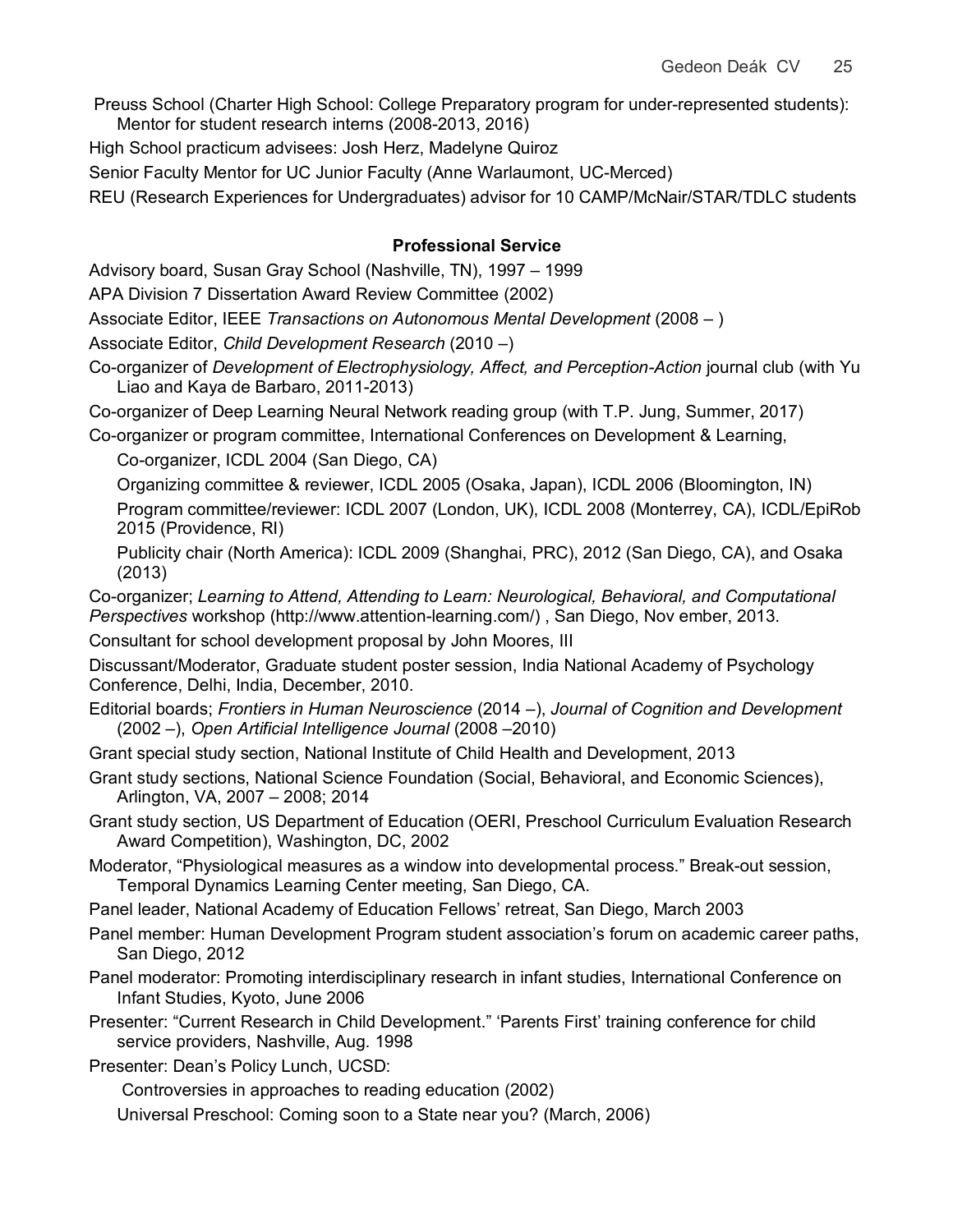Presenter: Dean's Social Science Supper Club, UCSD, October, 2003

- Presenter: Technology designs to support the delivery of undergraduate instruction. Ernest L. Boyer Technology Summit, Vanderbilt University, Sept. 1996
- Presenter: Principles of Cognitive Science for 2<sup>nd</sup> Language Teachers: Chinese School of San Diego (2008)
- Presenter, Advances in Developmental Cognitive Neuroscience. Pre-conference tutorial*,* International Conference on Development and Learning (ICDL), San Diego, 2004
- Program committee, 17<sup>th</sup> American Society for the Study of Consciousness meeting (San Diego)
- Program review and advisory committee, Annual Cognitive Science Society meeting, 2003, 2016-19
- Reviewer (ad hoc) of grant proposals for CRES, ESRC (UK), NIH, NSF, SONATA (Polish NSC), Singapore NRF, Society for Research in Child Development, Spencer Foundation/NAE, Vici (Netherlands OSR)
- Reviewer of textbook proposals for Sage, Harcourt, and Sinauer; edited 2 textbook chapters for  $4<sup>th</sup>$ edition of Cole et al's *Development of Children* textbook
- Reviewer for L. Gogate & G. Hollich (Eds.) Theoretical and Computational Models of Word Learning: Trends in Psychology and Artificial Intelligence. IGI Global.
- Reviewer for *British Journal of Developmental Psychology; Child Development; Child Development Research; Cognition; Cognition, Brain and Behavior; Cognitive Development; Cognitive Psychology; Cognitive Science; Current Psychology Letters; Developmental Psychology*; *Developmental Science*; *Infancy; Infant Behavior and Development, International Journal of Humanoid Robotics; Journal of Child Language; Journal of Cognition and Development; Journal of Experimental Child Psychology*; *Nature Protocols; Neurocomputing; Psychological Bulletin*; *Psychological Bulletin and Review*; *Psychological Methods; Psychological Science; Psychophysiology; Scientific Reports (Nature); Social Neuroscience; Transactions on Autonomous Mental Development, Topics in Cognitive Science, TRENDS in Cognitive Science*
- Reviewer, Biennial meetings of the Society for Research in Child Development: 2003, 2007, 2011, 2015; Cognitive Science Society 200X, 2014, 2016-19; Conceptual Structure, Discourse, and Language (2010); International Conferences on Development and Learning, 2005 - 2012, 2017- 19; International Society for Infancy Research Annual meeting, 2014

Task Force member, IEEE CIS Cognitive and Developmental Systems, 2008 –

Technical Committee, IEEE Computational Intelligence Society (Cognitive and Developmental Systems), 2004 –

## **Membership in Professional Organizations**

Association for Psychological Science Cognitive Development Society (occasional member) Cognitive Neuroscience Society (occasional member) Cognitive Science Society (occasional member) International Society for Infancy Studies Society for Neuroscience (occasional member) Society for Research in Child Development

#### **Media Coverage**

Feature interviews

Gil Gross 910am (2014) KPBS' "These Days" (March, 2007) KPBS TV's "Full Focus"